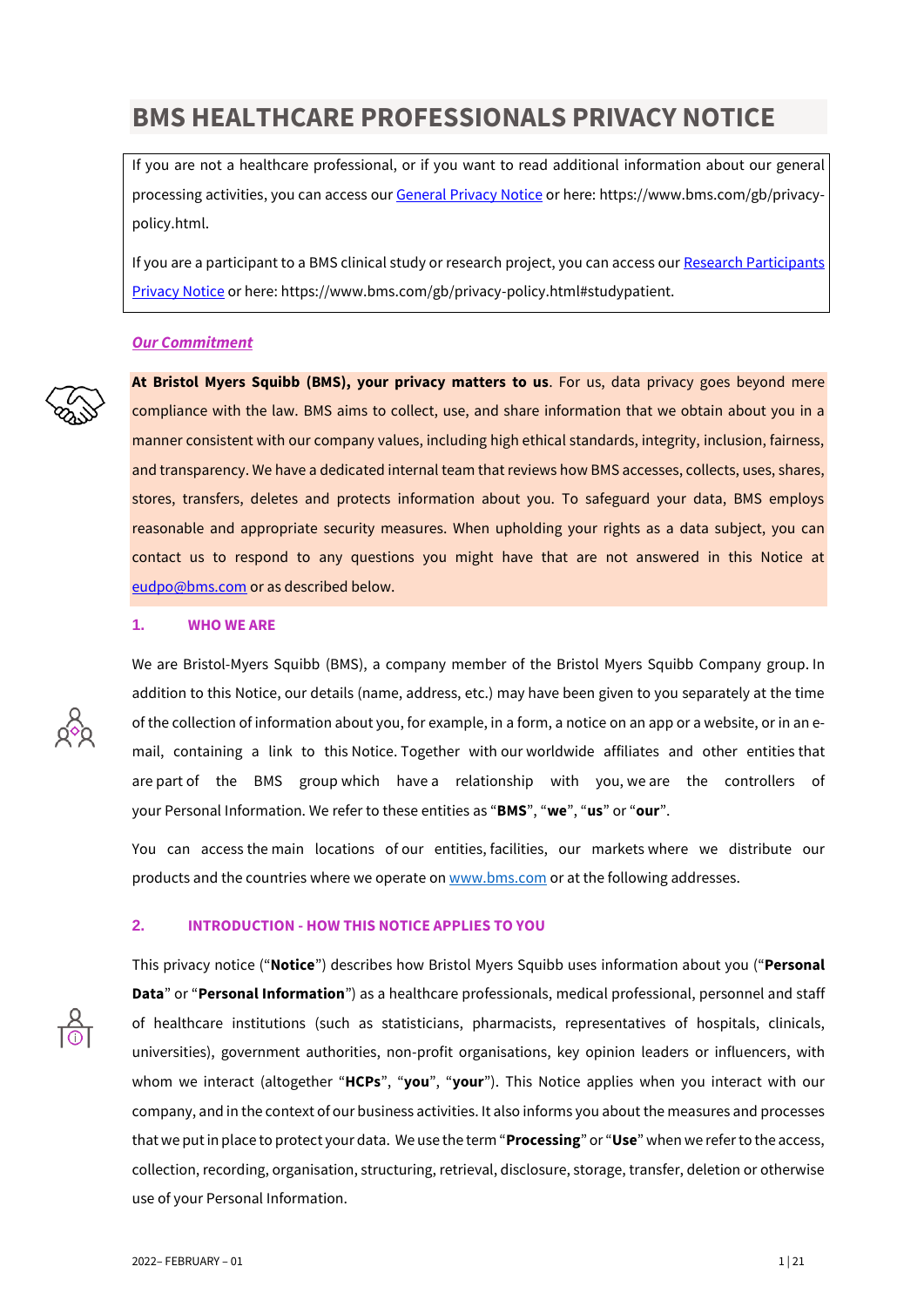In some instances, we may use your Personal Information in ways that are not described in this Notice. Where this is the case, we will provide a supplemental or just-in-time Privacy Notice that explains such Use. You should read any supplemental explanation in conjunction with this Notice.

## *Compliance with applicable laws*

When Using your Personal Information in the context of our activities, we will do so in compliance with relevant data privacy and data protection laws, which includes regulatory and national law requirements that may apply to such Use and, where applicable, giving you the specific rights that apply in the country where you reside (altogether "**Applicable Data Protection Law**").

## **3. HOW WE USE YOUR INFORMATION ONLINE**

We may collect your Personal Information online when you use BMS or third-party operated websites and other online resources, including mobile applications, other digital means or platforms. This may also happen through collaborations that we have in place with third parties or companies that host websites for us or with whom we have partnerships for our products, services, or activities. Below, we give you additional information about how we use your information online.

You may interact with BMS or our partners' websites and platforms that relate to BMS products and services, job application, patient recruitment, disease awareness, scientific research, alliance websites, or applications used in the context of patient support or management programs.

We enter into arrangements for those collaborations to require an appropriate protection of your Personal Information. Some areas of our websites and platforms may require you to submit information in order for BMS to respond to your request, permit you to access specific areas or participate in a particular activity. When visiting our websites, please also read our [Legal Notice](https://www.bms.com/gb/legal-notice.html) (https://www.bms.com/gb/legal-notice.html) and if you are visiting our website for safety reasons, th[e Pharmacovigilance Notice](https://www.bms.com/gb/pharmacovigilance_notice.html) (https://www.bms.com/ gb/pharmacovigilance\_notice.html).

We have identified examples where we Use your Personal Information online in the table below.

| Online Information that we may collect when you use our sites |                                                                                                                                                                                                                                                                                                |
|---------------------------------------------------------------|------------------------------------------------------------------------------------------------------------------------------------------------------------------------------------------------------------------------------------------------------------------------------------------------|
| <b>Contact information</b>                                    | If you communicate with us through the "contact us" link on our sites,<br>we may ask you for your Personal Information, such as your name,<br>telephone number, professional information and e-mail address so that<br>we can verify your identity, or respond to your questions and comments. |
| <b>Website features</b>                                       | Our site offers various features, which we may change from time to time.<br>We may ask you to submit certain Personal Information so we can<br>communicate with you about these features and manage them<br>properly.                                                                          |

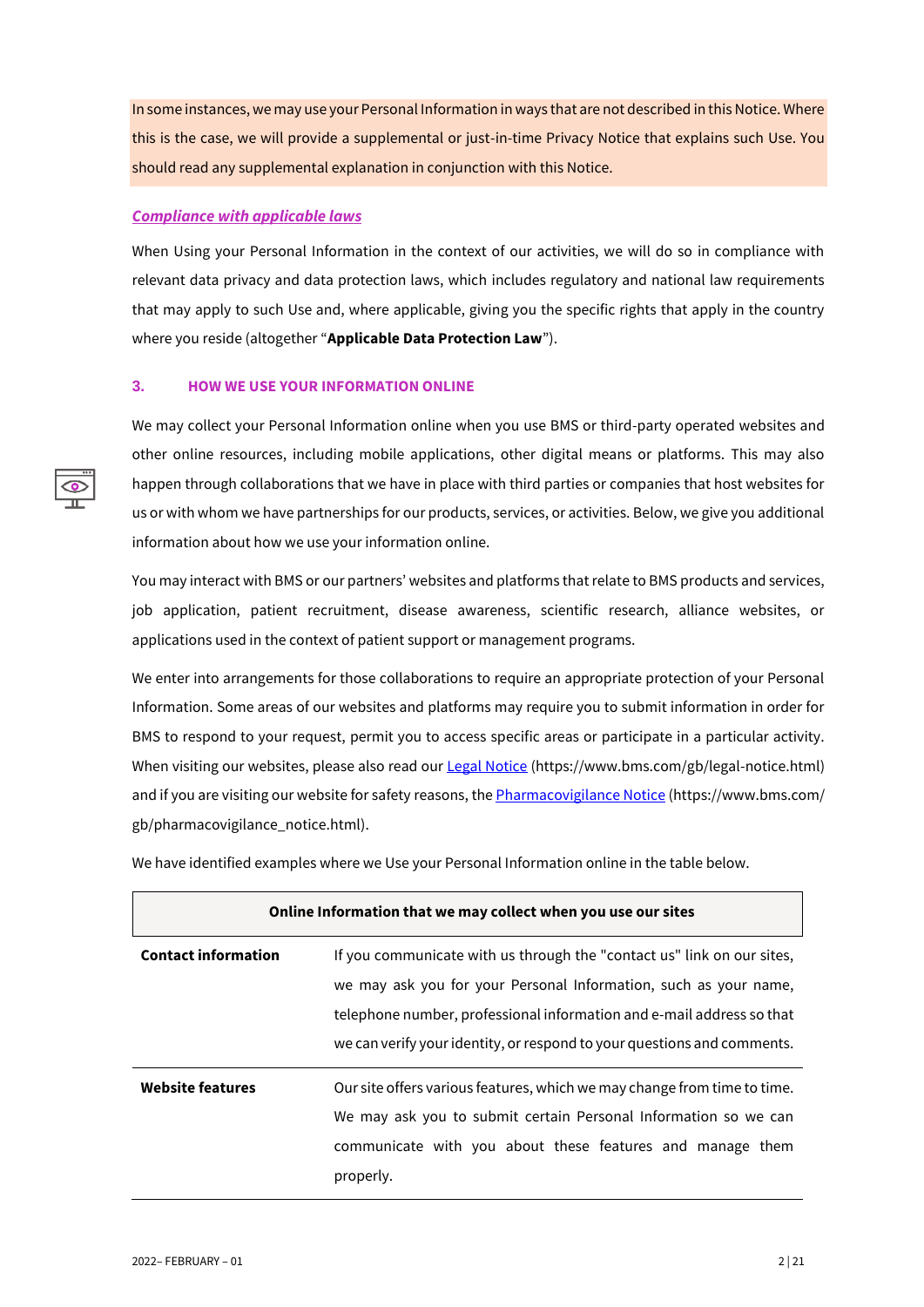| <b>Contacting Medical</b><br><b>Information or reporting</b><br>an adverse event | If you contact our medical information team (medinfo) or report an<br>adverse event in relation to a BMS product, the information you provide<br>(including your name, contact details, professional information and<br>your questions) will be documented and retained on our databases for<br>purposes of dealing with your enquiry and to comply with the law.                                                                                                            |
|----------------------------------------------------------------------------------|------------------------------------------------------------------------------------------------------------------------------------------------------------------------------------------------------------------------------------------------------------------------------------------------------------------------------------------------------------------------------------------------------------------------------------------------------------------------------|
| <b>Connections and</b><br>authentication                                         | Some areas of our websites and platforms can be restricted. It may<br>require you to log in with usernames, passwords and other<br>authentication mechanisms that belongs to you, that you create or that<br>we provide you. When using such features, this may automatically allow<br>us to access certain of your account credentials or other personal user<br>account details to verify your identity or that you have a valid licence to<br>practice as a professional. |
| Other uses of<br>information                                                     | We may Use the Personal Information you provide through BMS website<br>or platforms for our internal purposes. These purposes include<br>administration of the site, data analytics, compliance with our legal<br>obligations or our internal policies and procedures.                                                                                                                                                                                                       |
| <b>Cookies and similar</b><br>tracking technologies                              | When connecting to our various websites, applications, and other<br>digital platforms, we may use cookies and other similar technologies<br>that may allow us or third parties to collect Personal Information about<br>you. Depending on the country where you reside, you may opt-in or opt-<br>out from options or technologies that we use and display. Please read<br>our cookies section below for more information.                                                   |

#### **Links to other third-party websites**

As a convenience to users, our sites contain links to other third-party websites that may offer additional information, such as educational or professional materials, services and contacts. This Notice does not apply to your use of those other websites. Before using the linked websites, please review their privacy notices to understand how they use and protect your Personal Information.

#### **4. WHAT INFORMATION WE MAY PROCESS ABOUT YOU**



We interact with you as an HCP and Use information about you during our activities, such as to conduct clinical trials, for collaborations or commercial activities, for scientific projects, to understand the market or improve our medicines and products. When doing so we may Process various categories of Personal Information depending on your interactions with BMS or third parties with whom we collaborate, or external sources from where we obtain your Personal Data. We have outlined below the main categories of Personal Information about you that we may Use.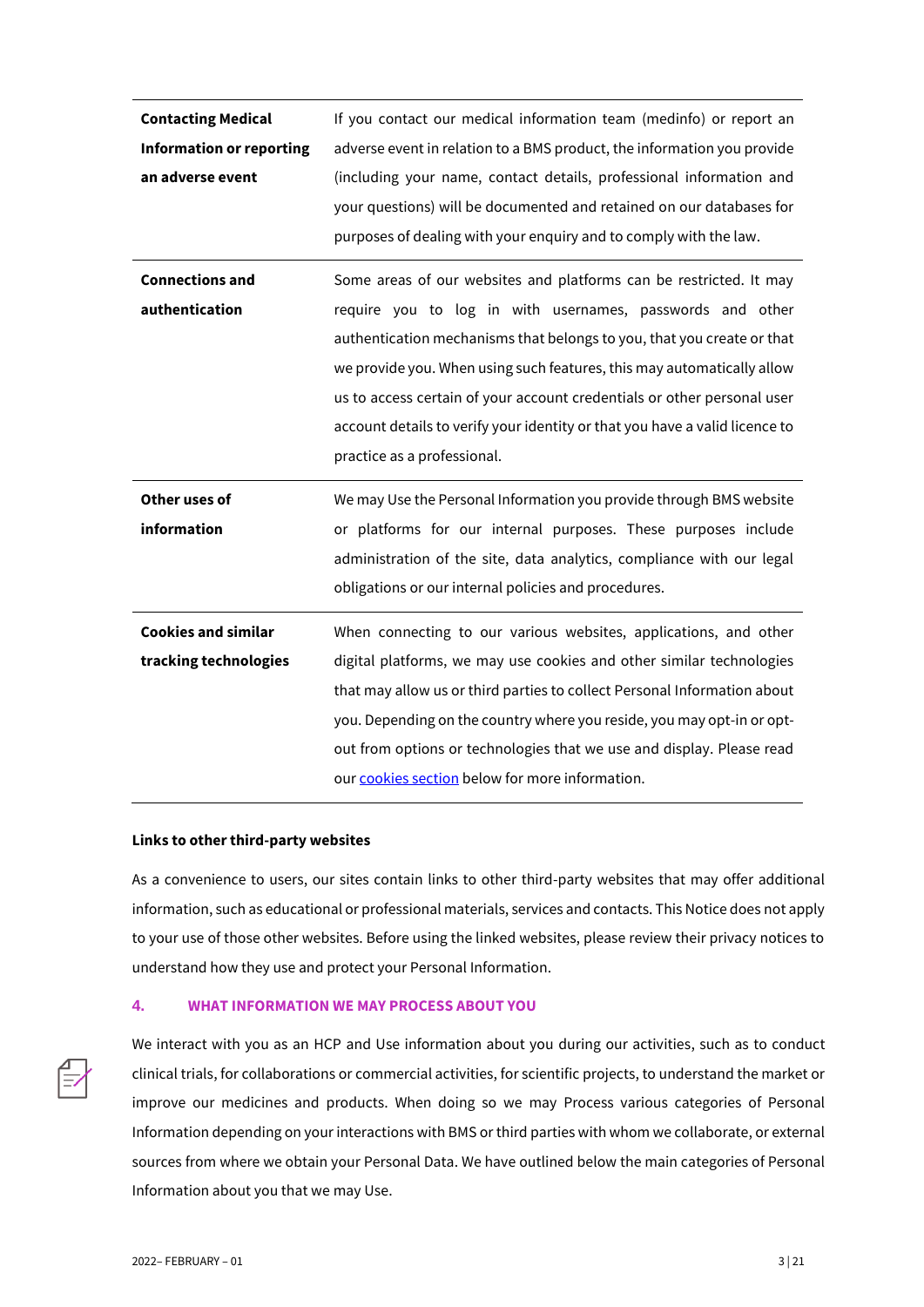## **Examples of general categories of Personal Information**

| <b>Contact</b><br>information                      | Full name, postal and/or email address, phone number and other contact details<br>about you, your organisation, or staff.<br><b>Example:</b> We may use your contact details, in particular when you interact or<br>work with us, when we communicate with you or share news, materials or invite<br>you to participate in our activities.                                                                                                                                                                                                                                                                                                                                                                                                                                                                                                                                                                                                                                               |
|----------------------------------------------------|------------------------------------------------------------------------------------------------------------------------------------------------------------------------------------------------------------------------------------------------------------------------------------------------------------------------------------------------------------------------------------------------------------------------------------------------------------------------------------------------------------------------------------------------------------------------------------------------------------------------------------------------------------------------------------------------------------------------------------------------------------------------------------------------------------------------------------------------------------------------------------------------------------------------------------------------------------------------------------------|
| Identification<br>information                      | Full name, initials, date of birth, photographs, or government-issued<br>identification, such as driving licence, passport, professional licence number, or<br>government ID number.<br><b>Example:</b> To provide you with information on our products or diseases, we may<br>verify your license to practice in your specialisation area (for example through<br>our internal platforms or third party services.                                                                                                                                                                                                                                                                                                                                                                                                                                                                                                                                                                       |
| <b>Financial</b><br>information                    | Payment-related information, such as your bank address or account details and<br>number, tax-related information for business purposes, or other information<br>about you, your relatives, connections, your suppliers or third parties.<br>Example: We Use such data to verify the absence of conflicts of interest, conduct<br>due diligence, to comply with anti-bribery laws, for billing purposes when you<br>collaborate with us, participate in advisory boards or render services to us.                                                                                                                                                                                                                                                                                                                                                                                                                                                                                         |
| Your professional<br>and background<br>information | Such information may include for example your:<br>Job title, position, educational information, professional qualifications,<br>referrals, prescribing history, work experience, professional licenses or<br>medical ID number, networks and affiliates, programs and activities you<br>participated in, resume; or<br>publications authored or co-authored, awards, board memberships,<br>professional conference and events, employment status, influence rankings,<br>individual travel and expense information and other information needed,<br>such as to evaluate or initiate collaborations with you.<br>Examples: We use such information to engage or work with you when BMS<br>evaluates the feasibility of a clinical study in a healthcare organisation where you<br>work or with whom you collaborate, when we use your publications, organise or<br>invite you to expert panels and advisory boards or when we get your data from<br>databases or other available sources. |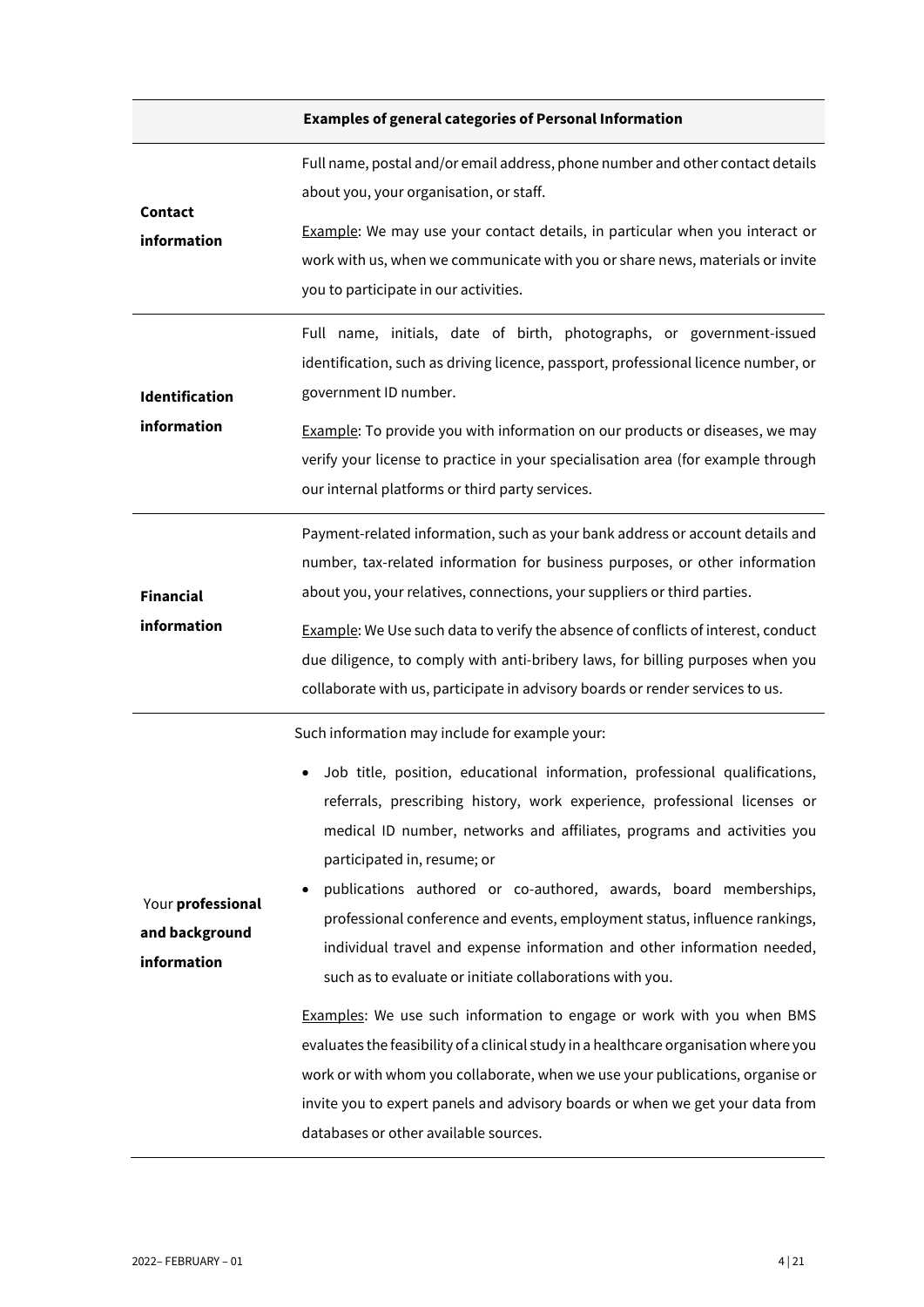| <b>Spend transparency</b><br>information<br>(Transfer of Value)           | Such information may include:<br>city and country where you practice;<br>٠<br>date, nature and the value of the payment we have made to you or your<br>organisation, which includes amounts and other advantages that you may<br>receive in the context of your services or collaborations with us;<br>information related to your organisation and your staff; or<br>٠<br>information about payments and services you provided to BMS, including<br>invoices and other tax-related information, or VAT number.<br>Depending on the country where you reside, BMS Uses and discloses such<br>information based on your consent, transparency codes, the law or our<br>legitimate interest to conduct our regular business activities. This information is<br>generally made publicly available on our official BMS websites.<br>In some cases, we may Use your Personal Information in order to classify, |
|---------------------------------------------------------------------------|-----------------------------------------------------------------------------------------------------------------------------------------------------------------------------------------------------------------------------------------------------------------------------------------------------------------------------------------------------------------------------------------------------------------------------------------------------------------------------------------------------------------------------------------------------------------------------------------------------------------------------------------------------------------------------------------------------------------------------------------------------------------------------------------------------------------------------------------------------------------------------------------------------------|
| <b>Categorization and</b><br>classification data                          | organise, rank or otherwise create profiles relating to you as a healthcare<br>professional, key opinion leader or as an influencer. This activity may include<br>collecting data about:<br>your professional history, background, recognitions, number of publications;<br>or<br>other information that we may collect from your or obtain from third-party<br>databases.<br>Example: We may process such information via certain software, our customer<br>relationship management system (CRM) or other analytics tools. You can read<br>more about this activity in section 10 below.                                                                                                                                                                                                                                                                                                                 |
| <b>Publicly available</b><br>data or data<br>accessible from<br>databases | We may obtain information about you from publicly available sources, public or<br>private registries, or databases. When obtaining such information, we may Use<br>your professional contact, identification information and other professional and<br>background information for pharmacovigilance reporting purposes and, for<br>example, to create categories or classifications based on your area of<br>specialization, assess if your site is qualified for a clinical study, to personalize<br>your e-mails and provide relevant scientific or interact with you in the most<br>efficient and relevant manner.                                                                                                                                                                                                                                                                                     |
| Media data and your<br>image rights                                       | We may Use media content, that may include Personal Information about you,<br>such as your pictures, photographs, audio or video recordings.                                                                                                                                                                                                                                                                                                                                                                                                                                                                                                                                                                                                                                                                                                                                                              |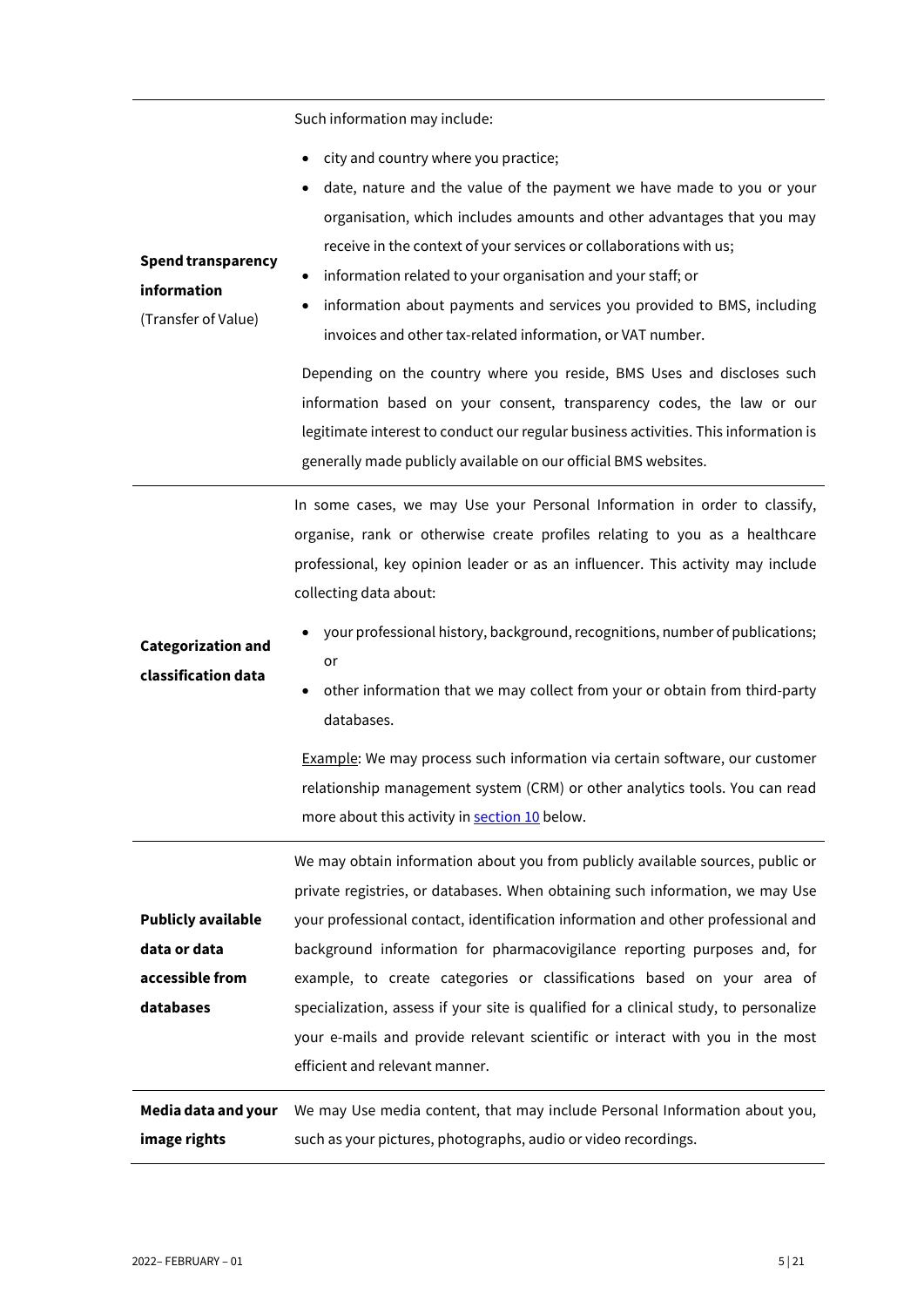|                                                                                       | Example: Such content may originate from events, programs, interviews or other<br>initiatives that we organise.                                                                                                                                                                                                                                                                                                                                                                                                                                                                                                                                                                                                                                                                                                                                                                                                                                                        |
|---------------------------------------------------------------------------------------|------------------------------------------------------------------------------------------------------------------------------------------------------------------------------------------------------------------------------------------------------------------------------------------------------------------------------------------------------------------------------------------------------------------------------------------------------------------------------------------------------------------------------------------------------------------------------------------------------------------------------------------------------------------------------------------------------------------------------------------------------------------------------------------------------------------------------------------------------------------------------------------------------------------------------------------------------------------------|
| <b>Information</b><br>technology-related<br>data                                      | When using the internet, websites, devices or platforms, we may collect data,<br>including metadata, that originates from your use of BMS's sites, websites, mobile<br>applications, social media channels and other connected devices (such as<br>medical devices and Apps). This may include:<br>your information about your device, browser, operating system, or device ID;<br>data captured through the use of cookies and similar tracking technologies,<br>$\bullet$<br>which may include analytics information; or<br>information about the date and time of your request.<br>To read more about our Use of such information, read our cookies section.                                                                                                                                                                                                                                                                                                        |
| Special category /<br>sensitive Personal<br>Data (if permitted or<br>required by law) | In limited circumstances, we may collect data concerning your health or sensitive<br>Personal Information about you, such as:<br>health data that relates to special conditions, dietary preferences or<br>restrictions (such as food allergies) or disabilities when attending an event or<br>when you visit our offices;<br>driver's licence number, or where permitted or required, your social security<br>number or bank account number;<br>biometric information for example where needed for identification,<br>accessibility and safety purposes for visitors to BMS facilities and<br>manufacturing sites, or for security, fraud prevention or detection purposes;<br>depending on the law of your country, text messages or e-mail content (such<br>as unsolicited communications), your precise geolocation, when using our<br>applications, software, devices or through the use of tracking technologies,<br>your driving licence, bank account details. |
| Other categories of<br><b>Personal Data</b>                                           | For more categories of Personal Data that we may collect about you, you can read<br>our general privacy notice (https://www.bms.com/gb/privacy-policy.html).                                                                                                                                                                                                                                                                                                                                                                                                                                                                                                                                                                                                                                                                                                                                                                                                           |
|                                                                                       |                                                                                                                                                                                                                                                                                                                                                                                                                                                                                                                                                                                                                                                                                                                                                                                                                                                                                                                                                                        |

**Please note**: The categories of Personal Data listed above are not exhaustive and may vary depending on the way that you interact with us or the type of Personal Data that BMS needs to Process for particular activities. In the event that BMS Uses Personal Data about you which is not listed in this Notice, we will use our best efforts to inform you of the information that we will Use at the time of collection or when we communicate with you.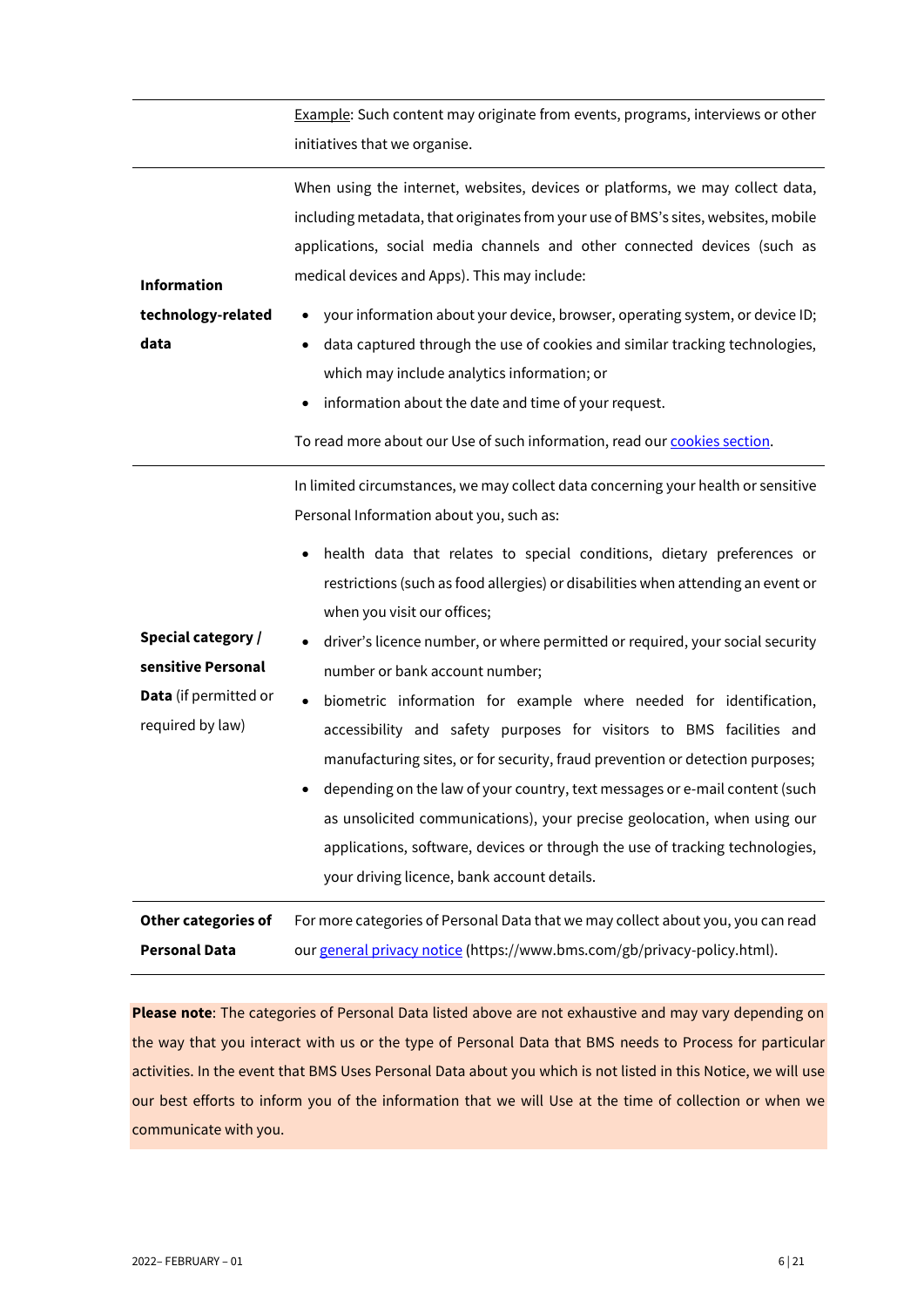## **5. WHERE DO WE GET YOUR INFORMATION FROM**

In many cases, BMS will collect Personal Information directly from you (such as when we collaborate with you) although sometimes we will obtain information about you indirectly from public or third-party information sources, databases or third-party providers. We have outlined below the main ways BMS collects and Processes Personal Data when interacting directly or indirectly with you.

#### *We may collect information about you directly:*

Such as when:

- we conduct clinical trials, studies, research projects;
- we enable early access programs to patients or when you request us to provide patients with a BMS product at an early stage, or for compassionate use;
- we provide innovative products or devices to patients, such as cell therapies or personalized medicines;
- you use or visit about offices and facilities;
- you connect to or use our websites, applications, devices or other digital platforms in the context of clinical or commercial activities;
- you contact us through our different means of communication (email, call centers, medical information), such as to obtain information about BMS products, diseases or treatments;
- you notify, or report medical information to, BMS that may relate to adverse events or incidents, in the context of pharmacovigilance or risk management programs via other similar channels (via pharmacovigilance or risk management touch points), which may include incidents or other postmarket surveillance obligation;
- we exchange or when you request, information before entering into a contract with you, and thereafter during the term of such arrangement;
- we conduct due diligence, assessments, or when we evaluate your institutions' eligibility to conduct a clinical study and thereafter if we select your institution;
- you interact with our BMS representatives in the course of our activities and interactions with you;
- you subscribe to our newsletters or want to remain informed about our activities or collaboration opportunities or where the law requires it, you agree to receive promotional materials; or
- we conduct in-person or remote visits or exchange information with you about our products and activities.

#### *We may collect Information about you indirectly:*

- when obtaining it from, or when you make your Personal Information available on, the website of your institution or your office, the Internet, social media, and other digital platforms;
- when we access public or private registries, or publication databases, journals, societies, editorial board websites, national registries, professional directories and third-party HCP databases;
- when conducting pharmacovigilance and risk management monitoring activities; or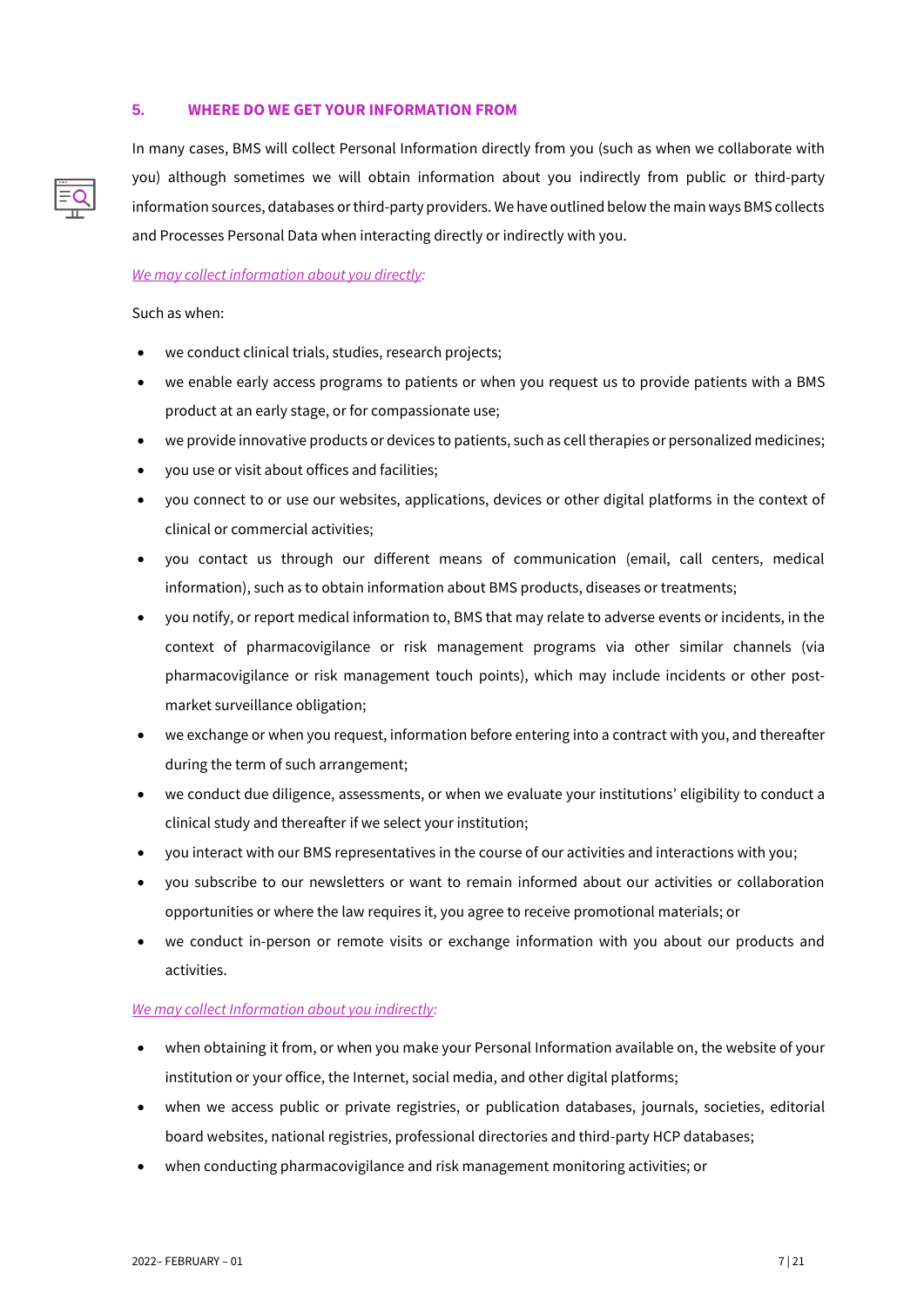when we need to verify or obtain verification from third parties about your professional status, medical licence, such as by accessing publicly accessible information, national registries or third-party databases.

#### **6. DATA MINIMIZATION**

 $=$ r $\triangledown$  $=$  $\overline{R}$  Where permitted and feasible, and to protect your right to privacy, BMS will take reasonable steps to remove or anonymize information that may directly or indirectly identify you, and restrict to the minimum the amount of Personal Information that BMS Uses, submits or transfers to third parties, courts, or governmental bodies.

## **7. FOR WHAT PURPOSES DOES BMS PROCESS YOUR INFORMATION**

This is a global Notice. BMS Processes your information in the context of our regular activities, and in accordance with the purposes as set out in this Notice, a separate notice, or when Applicable Data Protection Laws either permit or require us to do so. These purposes may vary depending on where you live and where BMS operates. Where the laws of a country restrict or prohibit certain activities described in this Notice, we will comply with such requirements. This may include refraining or not Using your Information for those purposes restricted or prohibited in that country. Below, we list some of the main, but not all, of our purposes for which we may Use Personal Information about you.

| Main purposes for which BMS Uses your Personal Information |                                                                                                                                                                                                                                                                                                                                                                                                                                                                            |
|------------------------------------------------------------|----------------------------------------------------------------------------------------------------------------------------------------------------------------------------------------------------------------------------------------------------------------------------------------------------------------------------------------------------------------------------------------------------------------------------------------------------------------------------|
|                                                            | We Use your Personal Information in that context for example:                                                                                                                                                                                                                                                                                                                                                                                                              |
| <b>For collaborations and</b><br>research purposes         | to enable BMS to make more informed and objective decisions<br>when identifying and engaging with healthcare professionals and<br>key opinion leaders or influencers or managing the collaboration<br>relationship with you, your organisation or your staff;<br>to partner with other organisations including private or public<br>$\bullet$<br>alliances, institutions, regional or local discussions, life science<br>industry groups, associations and consortiums; or |
|                                                            | when obtaining and assessing feasibility, capability and<br>$\bullet$<br>performance data from you, your institution and your staff, to<br>conduct clinical trials or studies with your institution.                                                                                                                                                                                                                                                                       |
|                                                            | to engage with you about sciences and our activities;<br>$\bullet$                                                                                                                                                                                                                                                                                                                                                                                                         |
| To manage our relationship                                 | respond to questions and comments; or<br>٠                                                                                                                                                                                                                                                                                                                                                                                                                                 |
| with you as an HCP                                         | to manage our client contractual relationship, including our<br>$\bullet$<br>collaborations or payments we make to you.                                                                                                                                                                                                                                                                                                                                                    |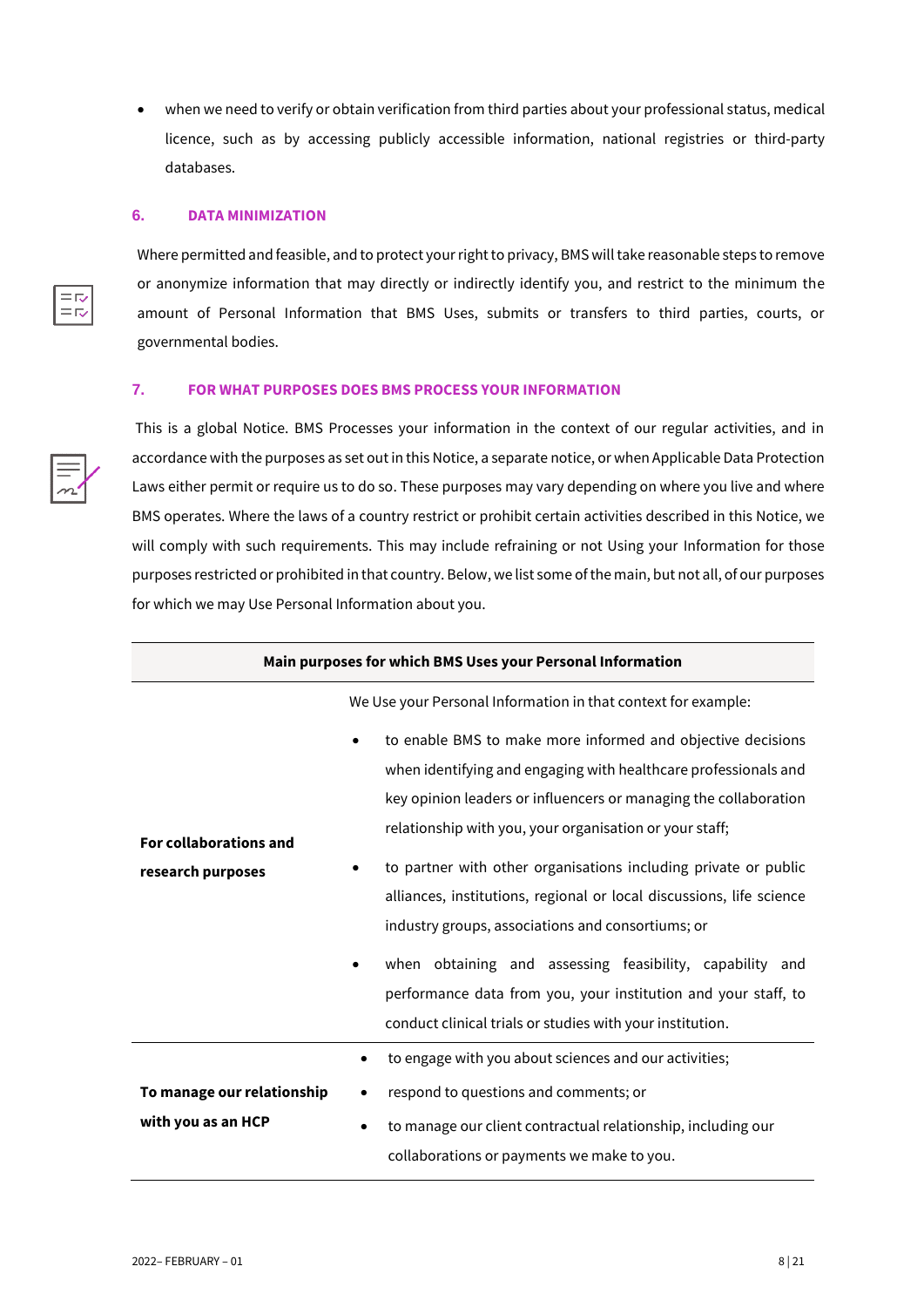|                                            | We Use your Personal Data for events and congresses, in particular:                                                                                                                                                                                                                                                                                           |
|--------------------------------------------|---------------------------------------------------------------------------------------------------------------------------------------------------------------------------------------------------------------------------------------------------------------------------------------------------------------------------------------------------------------|
|                                            | to invite you to our events or to participate in our congresses or<br>advisory boards; or                                                                                                                                                                                                                                                                     |
|                                            | to manage international or business travel, hotel reservations<br>and other arrangements necessary for organisational purposes;                                                                                                                                                                                                                               |
|                                            | when we ask you to participate in interviews, panel discussions,<br>٠<br>to act as an ambassador or as speaker in a particular area; or                                                                                                                                                                                                                       |
| In the context of events and<br>congresses | when using media content (i) internally for educational and<br>$\bullet$<br>compliance purposes, to promote public health, disease<br>awareness, (ii) externally on our company websites, social<br>media, or on external documentation that we may use as<br>testimony, ambassadorship, advisory or support to our brands,<br>products or other initiatives. |
|                                            | When conducting these activities, we comply with applicable codes of<br>conducts, laws and regulations that may prohibit certain types of<br>promotional activities.                                                                                                                                                                                          |
|                                            | Those activities may include when we:                                                                                                                                                                                                                                                                                                                         |
|                                            | conduct patient support or management programs;                                                                                                                                                                                                                                                                                                               |
|                                            | send you links to surveys, questionnaires or studies;<br>٠                                                                                                                                                                                                                                                                                                    |
|                                            | conduct specific market researches activities;                                                                                                                                                                                                                                                                                                                |
|                                            | collaborate with other companies, industry associations,                                                                                                                                                                                                                                                                                                      |
| To support and improve our                 | authorities, patient advocacy organisations, for example                                                                                                                                                                                                                                                                                                      |
| products and medicines or                  | creating databases or when conducting research activities,                                                                                                                                                                                                                                                                                                    |
| how you deliver healthcare                 | including on real-world evidence studies; or                                                                                                                                                                                                                                                                                                                  |
|                                            | propose, fund, offer grants or donation, or otherwise make the<br>use of medical devices or digital health capabilities available to                                                                                                                                                                                                                          |
|                                            | help you better treat patients;                                                                                                                                                                                                                                                                                                                               |
|                                            | These activities allow us to better understand how to improve the                                                                                                                                                                                                                                                                                             |
|                                            | safety and quality of our products, the way you provide healthcare to                                                                                                                                                                                                                                                                                         |
|                                            | your patients.                                                                                                                                                                                                                                                                                                                                                |
|                                            | Our clinical activities may include:                                                                                                                                                                                                                                                                                                                          |
| Using your data in the                     | advising on activities involving you, healthcare organisations                                                                                                                                                                                                                                                                                                |
| context of our clinical                    | (HCOs) or patient organisations;                                                                                                                                                                                                                                                                                                                              |
| operations                                 | involving patients and clinical studies organisations;                                                                                                                                                                                                                                                                                                        |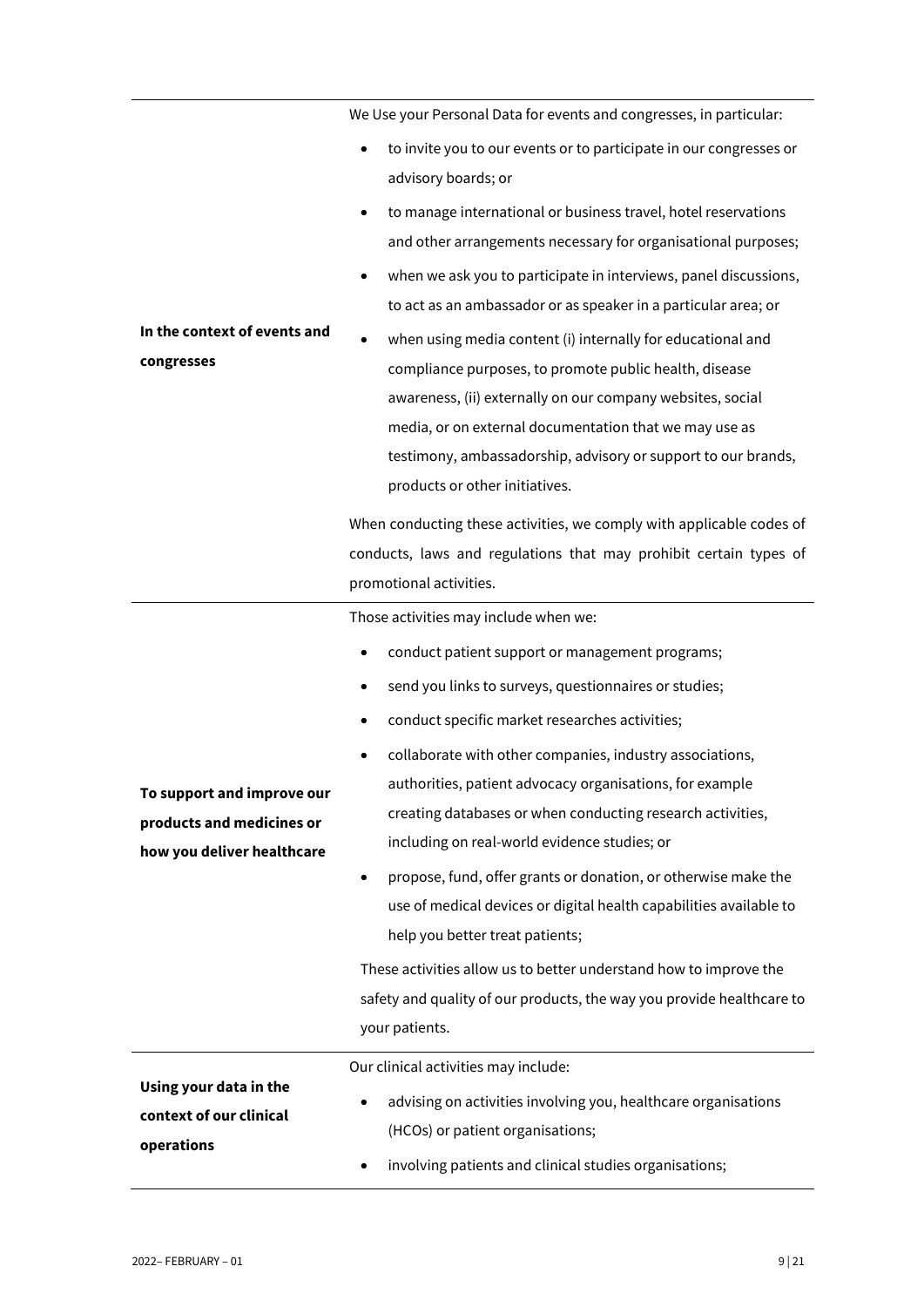|                                                                                                     | engaging, assessing, and contracting with, your institution to<br>٠                                                                                                                                                                                                                                                                                                                                                                                                                                                  |
|-----------------------------------------------------------------------------------------------------|----------------------------------------------------------------------------------------------------------------------------------------------------------------------------------------------------------------------------------------------------------------------------------------------------------------------------------------------------------------------------------------------------------------------------------------------------------------------------------------------------------------------|
|                                                                                                     | conduct scientific research and clinical trials;                                                                                                                                                                                                                                                                                                                                                                                                                                                                     |
|                                                                                                     | providing you with literature required to decide on treatment; or<br>٠                                                                                                                                                                                                                                                                                                                                                                                                                                               |
|                                                                                                     | engaging in other commercial activities such as but not limited<br>٠                                                                                                                                                                                                                                                                                                                                                                                                                                                 |
|                                                                                                     | to the provision of scientific information.                                                                                                                                                                                                                                                                                                                                                                                                                                                                          |
|                                                                                                     | We conduct this activity when BMS or other third parties engage with                                                                                                                                                                                                                                                                                                                                                                                                                                                 |
|                                                                                                     | you remotely or via digital means, in-person or through newsletters                                                                                                                                                                                                                                                                                                                                                                                                                                                  |
|                                                                                                     | on:                                                                                                                                                                                                                                                                                                                                                                                                                                                                                                                  |
| Marketing, commercial and<br>interest-based                                                         | content that relates to healthcare, medical and scientific<br>information; or                                                                                                                                                                                                                                                                                                                                                                                                                                        |
| communications                                                                                      | invitations to events or to participate in other initiatives that may                                                                                                                                                                                                                                                                                                                                                                                                                                                |
|                                                                                                     | include market research, patient support programs or surveys);                                                                                                                                                                                                                                                                                                                                                                                                                                                       |
|                                                                                                     | When sending such communication to you, we may personalize such                                                                                                                                                                                                                                                                                                                                                                                                                                                      |
|                                                                                                     | content to your professional area and interests. You can read more in                                                                                                                                                                                                                                                                                                                                                                                                                                                |
|                                                                                                     | our cookies section.                                                                                                                                                                                                                                                                                                                                                                                                                                                                                                 |
|                                                                                                     | Categorisation and classification enable us to engage with you, invite<br>you to speak to ad-boards or propose collaborations with us. This may<br>include:                                                                                                                                                                                                                                                                                                                                                          |
| <b>Categorization and</b><br>classification purposes                                                | conducting internal assessments or analytics about you that are<br>on your feedback, evaluations, classifications<br>based<br><b>or</b><br>performance ratings of your professional activities and outcomes;<br>creating professional profiles based on your publications,<br>expertise and scientific recognition in your community; or<br>making classification or other rankings about you among other<br>professionals in your area of specialisation.<br>You can read more information in our section 10 below. |
|                                                                                                     | Using Personal Information about you when we:                                                                                                                                                                                                                                                                                                                                                                                                                                                                        |
| We comply with legal,<br>industry best practices and<br>ethical obligations or codes<br>of conducts | disclose to authorities how much we pay you (spend<br>$\bullet$<br>transparency / Transfer of Value) or what advantages or benefit<br>that you may receive when collaborating with us;<br>enforce our terms of use or other legal rights;<br>٠<br>conduct pharmacovigilance monitoring and reporting activities;<br>$\bullet$<br>comply with requests from governmental agencies, such as for<br>$\bullet$<br>pharmacovigilance and reporting purposes, or risk management<br>programs;                              |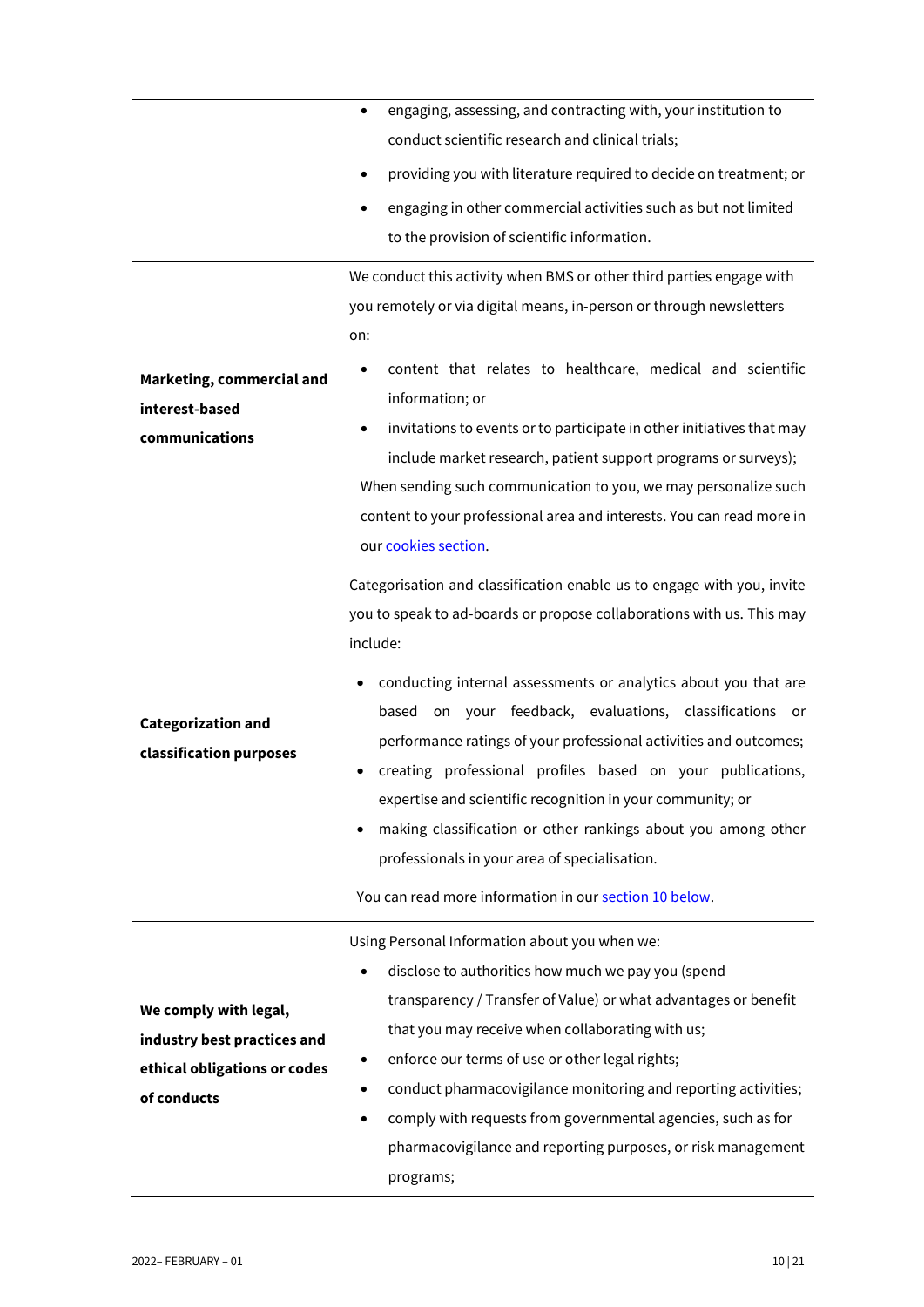|                                                          | have to comply with industry standards, our internal policies or<br>$\bullet$ |
|----------------------------------------------------------|-------------------------------------------------------------------------------|
|                                                          | anti-bribery or corruption laws;                                              |
|                                                          | conduct due diligence, avoid conflict of interests or perform                 |
|                                                          | audit, to detect, prevent, investigate misconduct, or in case of              |
|                                                          | investigations or disputes.                                                   |
| <b>Achieve strategic and</b>                             | For example, when we engage with Key Opinion Leaders or influencers           |
| research purposes                                        | to enable us to make more informed and objective decisions or in the          |
|                                                          | context of scientific research.                                               |
| Communicate with you in                                  | For example, communications, with the individuals, entities, and              |
| the context of our business                              | institutions in the context of our business activities, including to          |
| operations                                               | provide training courses and awareness about our products.                    |
|                                                          |                                                                               |
|                                                          | For example, to ensure security and confidentiality of your data,             |
| <b>Conduct security, fraud or</b><br>crime detection and | ensuring a safe environment at our events, facilities, or networks.           |
| prevention programs                                      |                                                                               |
|                                                          | When keeping and preserving information about you in order to                 |
|                                                          | protect our rights, or for the protection of third-party rights. In certain   |
|                                                          | situations, we may have to submit or transfer such information to             |
| Investigations,                                          | third parties, courts, or governmental bodies. Where permitted and            |
| prosecutions, or defence of                              | feasible, and to protect your right to privacy, BMS will take reasonable      |
| legal claims                                             | steps to remove or anonymize information that may directly or                 |
|                                                          | indirectly identify you, and restrict to the minimum the amount of            |
|                                                          | Personal Information that BMS submits or transfers to third parties,          |

**Any other purpose that is relevant in the relationship between Bristol Myers Squibb and HCPs**.

#### **8. HOW BMS JUSTIFIES USING YOUR INFORMATION**



In this section, we describe our legal justifications (commonly referred to as "**legal basis**") for the Use of your Personal Information related to each of our main Processing activities. We will use the legal basis that is most appropriate for the purpose and circumstances related to such Processing. When Below, we have explained which legal bases we may choose or must use when Processing your Personal Information.

There may be times where we must use your consent to Process your Personal Information. We may also decide to ask your permission to Process your Personal Data, such as in the context of voluntary initiatives or activities.

**Please note**: depending on the country where you reside, the law of your country may not require BMS to use a specific legal basis to justify Using your Personal Information, including transfers of your Personal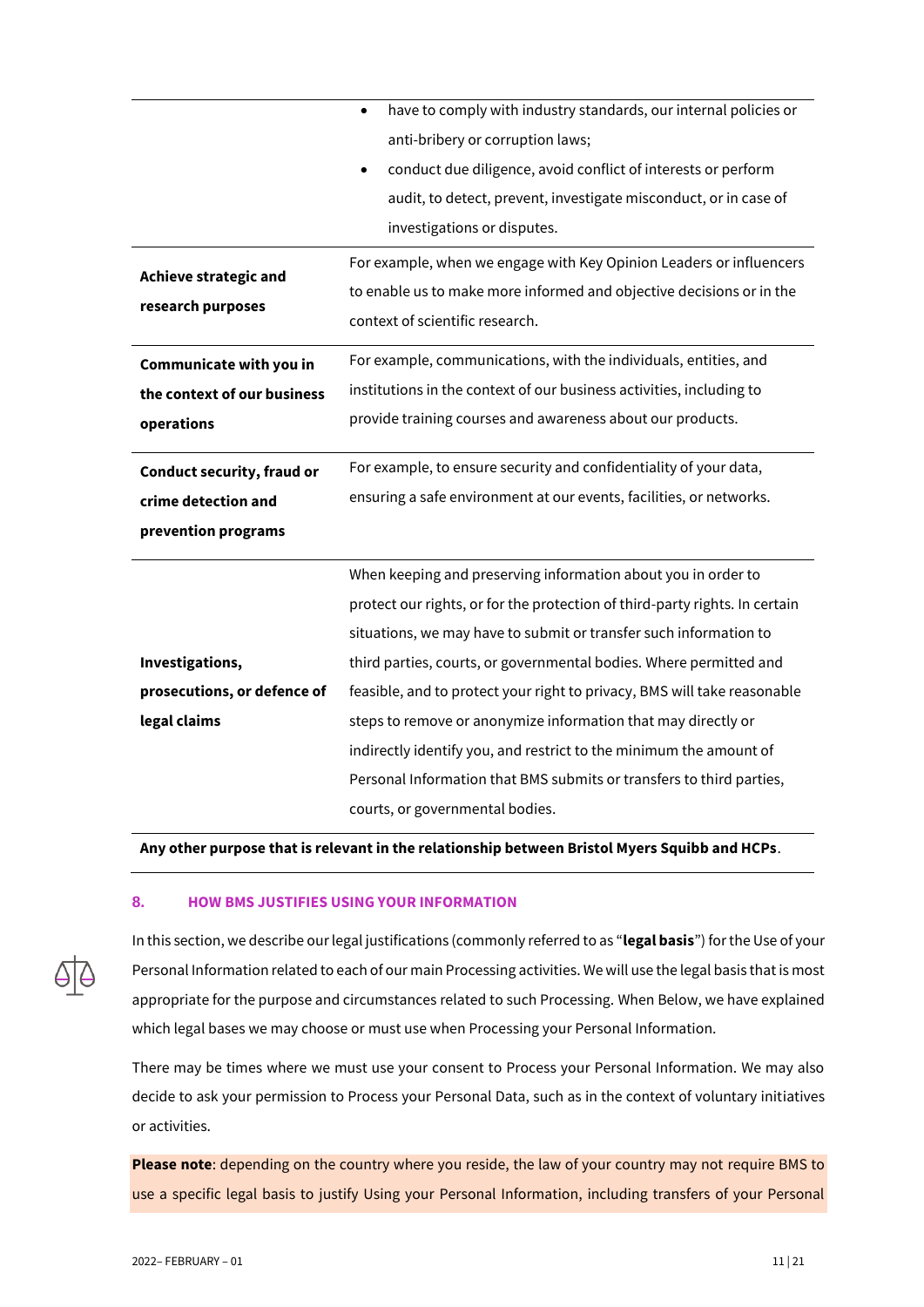Information outside your country. However, when Applicable Law requires a legal basis, we will inform you about what legal basis we use at the time of the collection or when we communicate with you. If your jurisdiction requires consent to Process your Personal Information when you interact with us, we will obtain your consent prior to the Use of such Information.

In the following table, you can read more details about what legal basis or combination of legal bases we use when Processing your Personal Information.

| <b>Our legal bases</b>                                   | Examples of activities that we conduct with your Personal Information                                                                                                                                                                                                                                                                                                                                                                                                                                                                                                                                                                                                                                                                                                                                                                                                                                                                                                                                                                                                                                                                                                                                 |
|----------------------------------------------------------|-------------------------------------------------------------------------------------------------------------------------------------------------------------------------------------------------------------------------------------------------------------------------------------------------------------------------------------------------------------------------------------------------------------------------------------------------------------------------------------------------------------------------------------------------------------------------------------------------------------------------------------------------------------------------------------------------------------------------------------------------------------------------------------------------------------------------------------------------------------------------------------------------------------------------------------------------------------------------------------------------------------------------------------------------------------------------------------------------------------------------------------------------------------------------------------------------------|
| We use our legitimate<br>business or private<br>interest | in the context of our clinical and commercial activities and, depending on<br>the law of your country of residence, we may rely on this legal basis:<br>to conduct our commercial activities, business relationships and<br>operations;<br>where necessary for our, or a third party's, scientific and statistical<br>$\bullet$<br>research purposes;<br>to interact with you (whether in-person or remotely) to present to you<br>٠<br>our products or research, send you educational or promotional<br>materials, engage with you for market research, invite you to events,<br>send you surveys, run patient support or management programs, or<br>attend advisory boards meetings;<br>to assess and understand how you are positioned within your field of<br>٠<br>specialization in comparison to other healthcare professionals,<br>understanding your opinions about our brands, products and<br>initiatives;<br>for remote and in-person interactions, including for electronic<br>٠<br>marketing purposes (opt-out) and to maintain our databases which<br>contain information about you; or<br>where permitted, to conduct analytics, categorize or classify<br>٠<br>information about you. |
| Based on the contractual<br>relationship with you        | We Use and keep your Personal Information for example:<br>when we assess the feasibility and evaluate the performance of your<br>institution to conduct a study;<br>when we grant permissions to access our systems;<br>$\bullet$<br>when we collaborate with you on projects and our clinical or<br>$\bullet$<br>commercial activities;<br>for billing purposes, audit, or due diligence purposes; or<br>$\bullet$<br>for other purposes that relate to our contractual relationship with you.                                                                                                                                                                                                                                                                                                                                                                                                                                                                                                                                                                                                                                                                                                       |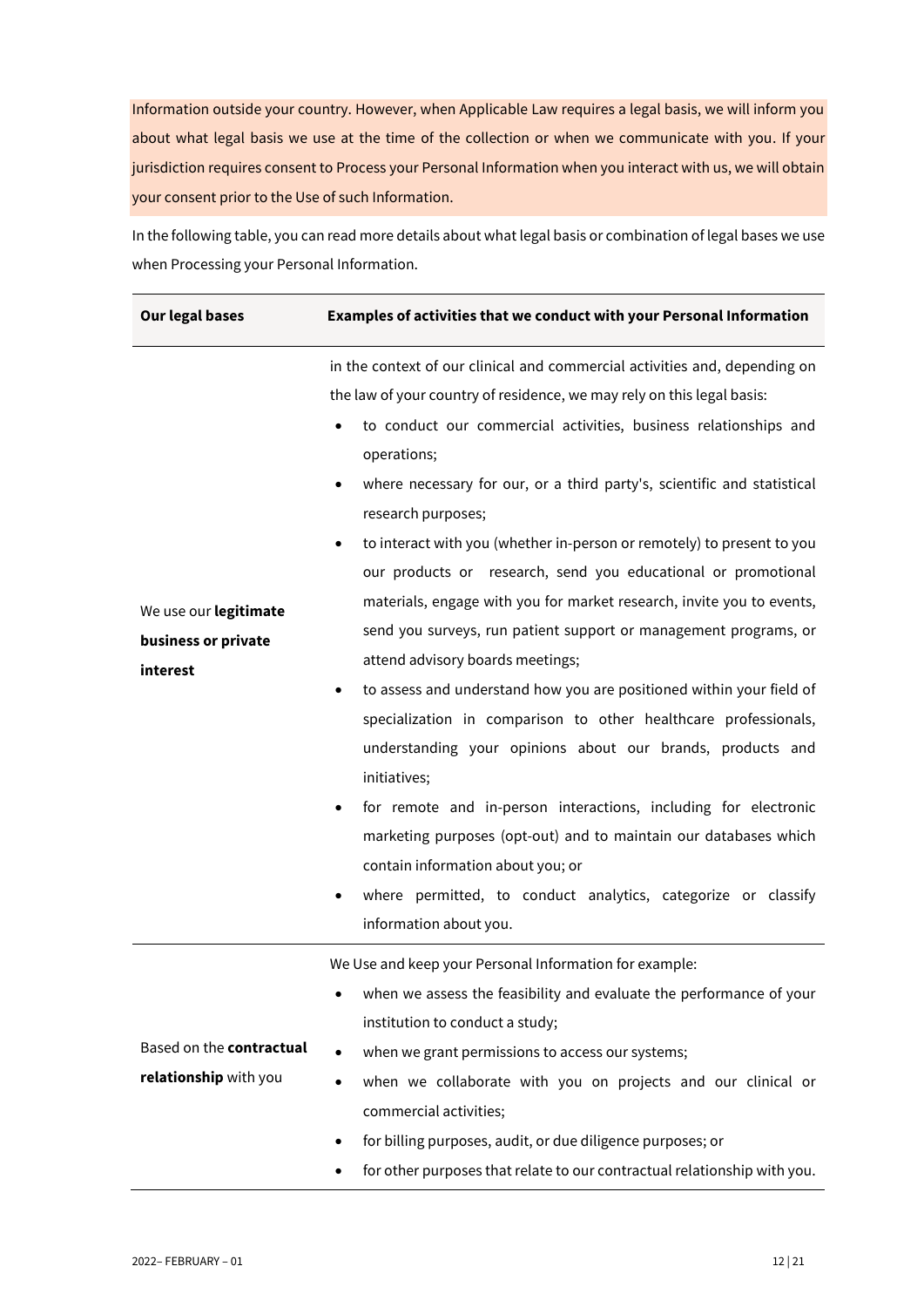|                                   | We may Use your Personal Information, including keeping or sharing it with                                                                                                                                                                                                                                                                                                                                                                                                                                                                                                                                                                                                                                                                                                             |
|-----------------------------------|----------------------------------------------------------------------------------------------------------------------------------------------------------------------------------------------------------------------------------------------------------------------------------------------------------------------------------------------------------------------------------------------------------------------------------------------------------------------------------------------------------------------------------------------------------------------------------------------------------------------------------------------------------------------------------------------------------------------------------------------------------------------------------------|
|                                   | authorities when permitted or as required or when allowed by Applicable                                                                                                                                                                                                                                                                                                                                                                                                                                                                                                                                                                                                                                                                                                                |
|                                   | Data Protection Laws, such as:                                                                                                                                                                                                                                                                                                                                                                                                                                                                                                                                                                                                                                                                                                                                                         |
| To comply with<br>applicable laws | to respond to or notify authorities about pharmacovigilance<br>$\bullet$<br>monitoring<br>activities,<br>incidents,<br>other<br>post-market<br>or<br>surveillance obligations;<br>in the context of clinical studies and clinical research;<br>$\bullet$<br>when you contact us for medical information inquiries;<br>when disclosing how much we pay you for spend transparency in<br>compliance with applicable laws or industry codes of conduct; or<br>to comply with industry standards, our internal policies or anti-<br>$\bullet$<br>bribery or corruption laws;<br>to conduct due diligence activities, avoid conflict of interests,<br>$\bullet$<br>to perform audits, or for tax and accounting purposes<br>$\bullet$<br>to detect, prevent, or investigate misconducts; or |
|                                   | to respond to government regulators, agencies, courts, or other<br>٠<br>third parties in legal proceedings, such as in case of investigations                                                                                                                                                                                                                                                                                                                                                                                                                                                                                                                                                                                                                                          |
|                                   | or disputes.                                                                                                                                                                                                                                                                                                                                                                                                                                                                                                                                                                                                                                                                                                                                                                           |
|                                   | We may use your prior permission when the law of your country requires us<br>to do so, for example to Use your Personal Information, disclose it, transfer                                                                                                                                                                                                                                                                                                                                                                                                                                                                                                                                                                                                                             |
|                                   | it to, or share it with, third parties, including outside your country of                                                                                                                                                                                                                                                                                                                                                                                                                                                                                                                                                                                                                                                                                                              |
|                                   | residence. In other instances, we may require your prior consent, or provide                                                                                                                                                                                                                                                                                                                                                                                                                                                                                                                                                                                                                                                                                                           |
|                                   | you with a right to object for example when:                                                                                                                                                                                                                                                                                                                                                                                                                                                                                                                                                                                                                                                                                                                                           |
|                                   | angaging with you remately arin nercen to candyou commercial                                                                                                                                                                                                                                                                                                                                                                                                                                                                                                                                                                                                                                                                                                                           |

- **engaging with you**, remotely or in-person, to send you commercial communications electronically (via an opt-in or a right to opt-out), such as for direct marketing, market research, surveys, propose collaborations, or for general interactions with you;
	- inviting you to events, which may require us to collect certain health information, including special conditions, allergies or dietary preferences about you; or
	- **using media content** containing your images (photographs, audio, or video) for interviews, events or other BMS initiatives.

#### **9. WITH WHOM DO WE SHARE YOUR INFORMATION**

As a multinational company operating worldwide, your Personal Information may be shared with, or accessed by, parties located outside your country of residence. If you are located outside of the United

With your **consent**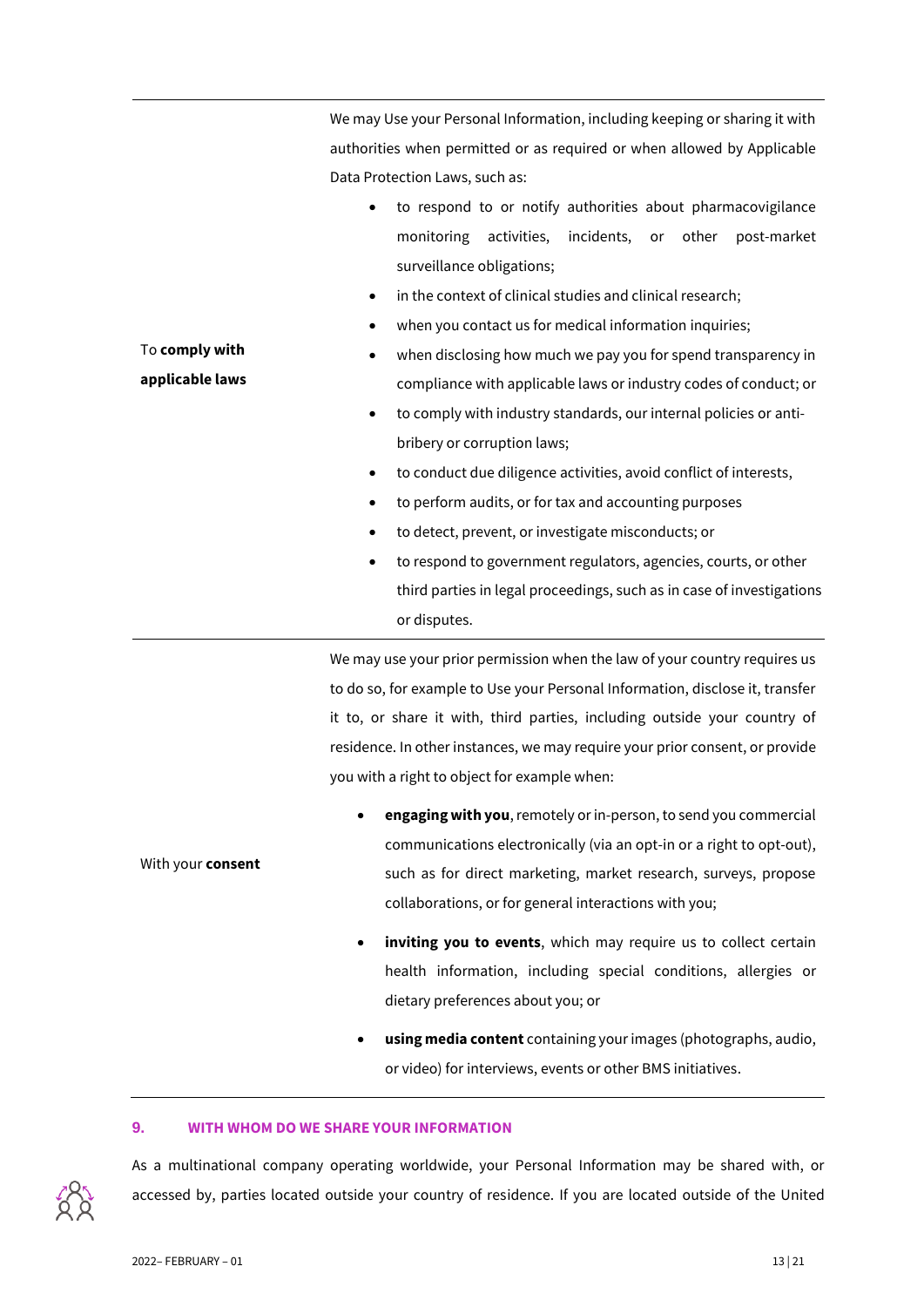States, BMS may share your Personal Information with parties located in countries that provide less protection than in your country, which includes the United States. We may also Process and share your Personal Information with some of our affiliates and other members of the BMS group including selected and approved third parties (vendors and business partners) that help us operate worldwide. When doing so, we implement appropriate measures to prevent unauthorised access or Use of your Personal Information.

Below you can find more information about how BMS shares your Personal Information within its group of entities and with third parties.

## *Sharing your Personal Information within the BMS group*

Often, we share your Personal Information within the BMS group of companies ("**BMS Group**"). This may include the Bristol Myers Squibb Company headquarters in the United States and all of its current and future subsidiaries, branch offices, affiliates, entities and other companies that are part of, owned or controlled by, the BMS Group. When exchanging information internally, we rely on appropriate arrangements and mechanisms to cover any transfer of your Personal Information within our corporate structure, such as binding corporate rules (BCRs), contractual arrangements approved by authorities or based on consent.

#### *Sharing your Personal Information with third parties*

To conduct our business, we share with, or disclose Personal Information to, third parties, such as:

- **Third-party service providers** for the purpose of outsourcing specific business activities to request external support and resources. This may include companies that provide information technology services, clinical trials and studies support, marketing or market research services, events, meeting and planning services, or services related to talent acquisition or consultancy;
- **business partners** such as external scientists and healthcare professionals to review and assist us with healthcare compliance activities and institutions and other organisations with whom we collaborate to support our clinical or commercial activities (such as for clinical studies, patient support programs, and so on);
- **Regulatory and health authorities** including governmental bodies (such as the FDA, EMA, NHS), data protection authorities, tax authorities, or courts in case of disputes, when permitted or required by Applicable Data Protection Law; and
- **third parties to whom BMS is legally obligated to provide such information**, such as other parties in litigation or legal disputes, guardians, conservators, or individuals with powers of attorney.

When engaging with third parties, we enter into agreements with them for the Processing of Personal Data so that such Processing is carried out in accordance with our instructions, in a confidential, secure, and transparent manner in order to protect your privacy rights. When it is not possible to enter into an agreement with a third party, such as when engaging, reporting or interacting with regulatory or health authorities or courts, and when legally possible, we will use our best efforts to implement appropriate security measures and controls (such as pseudonymisation) to protect your Personal Information.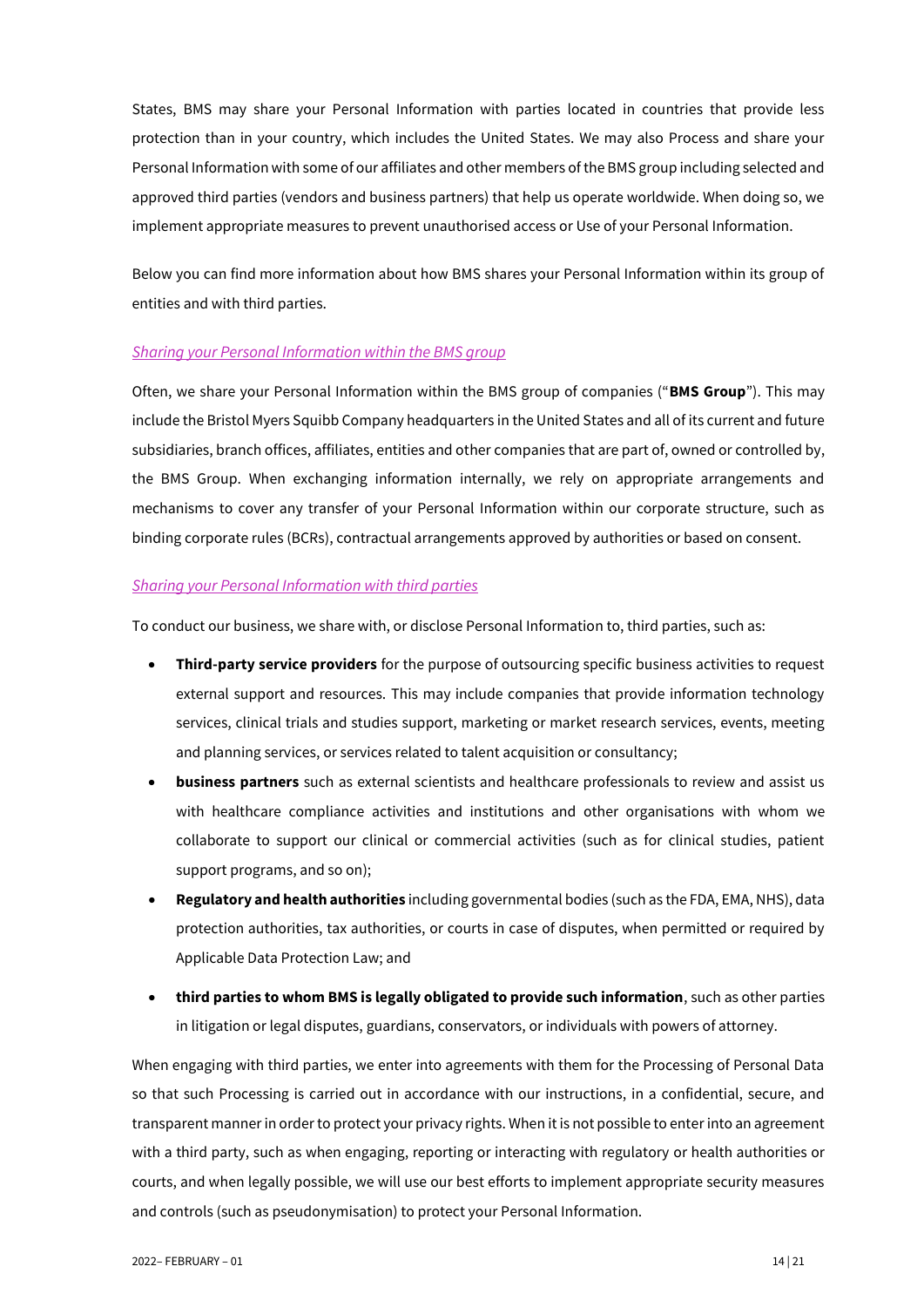## *If you are in the European Economic Area ("EEA"), Switzerland and the United Kingdom*

Whenever we transfer your Personal Information within the EEA, Switzerland or to countries that are deemed "adequate", such countries are deemed to offer the same level of protection as given by the law of your country. When accessing your Personal Data from, or transferring it, **outside of the EEA or Switzerland** to countries that **may not provide the same level of protection as your own country**, we will use appropriate safeguards to protect your right to privacy. For example, such safeguards may consist of using Standard Contractual Clauses (to exchange information with third parties outside of the EEA, Switzerland and the United Kingdom), Binding Corporate Rules (for data transfer within the BMS group of companies) as approved by the European Commission or the competent authority, data transfer agreements or your consent.

#### *If you are outside the EEA, Switzerland and the United Kingdom*

Where possible, we will allow access to or the transfer of your Personal Information outside your country of residence:

- to countries that provide a reasonable high level of data protection;
- using the most appropriate data transfer mechanisms available to BMS; or
- where required by Applicable Data Protection Laws, after we get your prior permission, for the collection, disclosure to third parties and the transfer of your Personal Information to a country which does not provide an adequate protection equivalent to the laws of your country of residence.

## <span id="page-14-0"></span>**10. CLASSIFICATION, AUTOMATED DECISION MAKING AND INDIVIDUALS' RIGHTS**

BMS may combine your Personal Data with other information we may already have about you or obtained through public means, such as scientific and medical publications, national registries, software, databases, or the Internet. We may also carry out internal assessments, evaluations, categorization, classification, raking or ratings of your activities, and/or your site's performance, including analytics (where applicable). Below, we provide you with additional information about how we categorize or classify your Personal Data.

We use an algorithm to tier HCPs according to your research activity (including publications) and skills (such as years of experience and qualifications). Applicable rates for speaking and event participation are set according to the tiering of HCPs.

Unless permitted by law, **BMS does not make decisions based solely on automated Processing (including profiling) of individual data unless we inform you otherwise prior to the Processing.** This means that when we use certain technologies, software, or algorithms, which may allow us to create profiles, tiering or further understand trends and statistics, someone will be involved to validate decisions resulting from such use.

As the use of such technologies evolves, we may use algorithms without a person involved in the decision. In this case, if this activity requires us to Process your Personal Information that is not anonymized, we will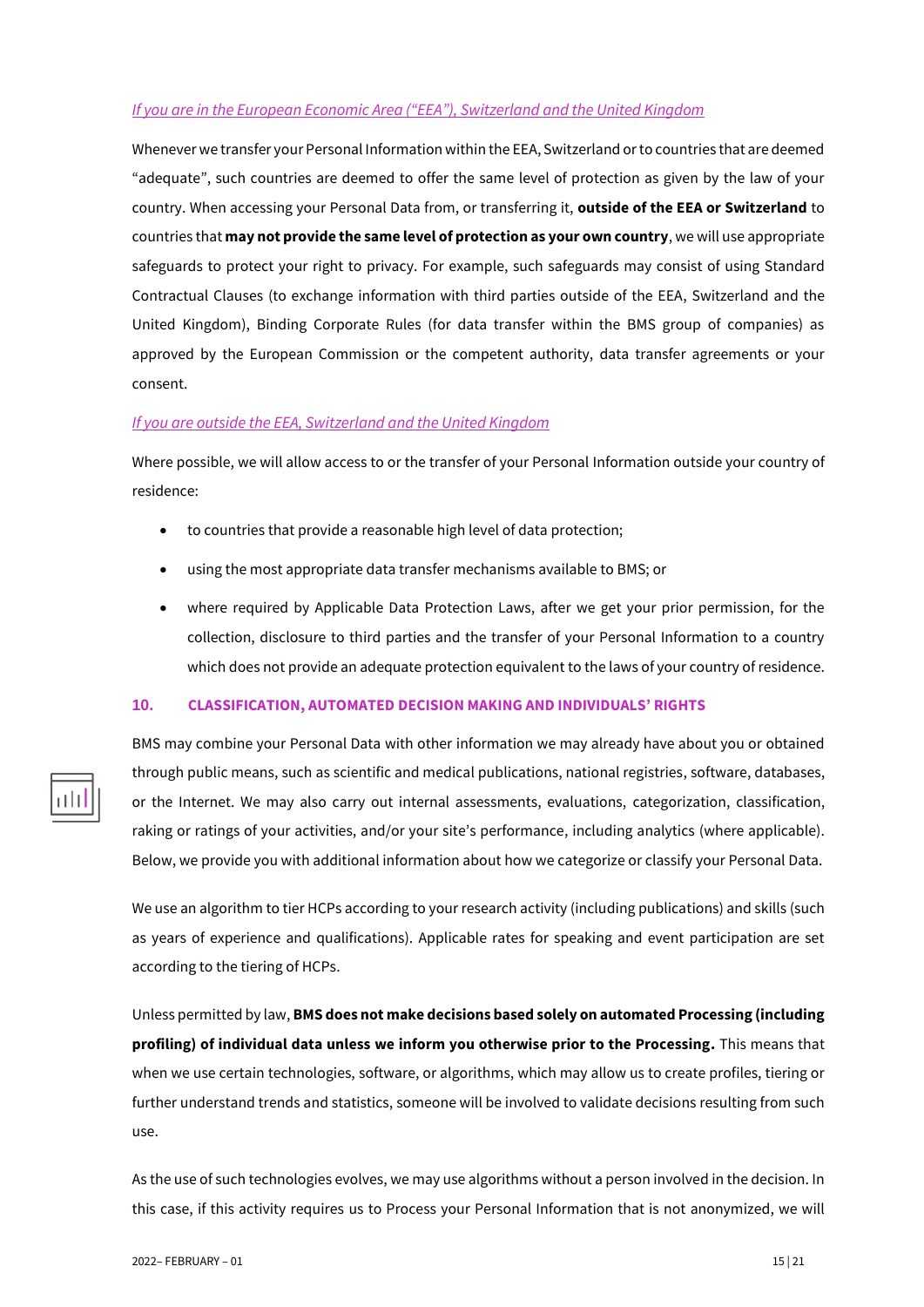comply with any applicable legal requirements, such as to draw this to your attention and provide you with information about the logic involved in the decision, as well as the significance and the envisaged consequences for you of such Use of your Personal Information. Depending on your country of residence, you will have the right to ask that such decision is taken by an individual.

#### **11. WHAT ARE MY RIGHTS AND HOW TO EXERCISE THEM**

You have a number of rights related to the Personal Data that we Process about you (this will depend on the jurisdiction where you reside and the legal basis that we use). Most often, exercising your right is free of charge. We may also have to clarify your request and explain if we can comply with it or if this is restricted in your situation. You can always contact BMS a[t eudpo@bms.com](mailto:eudpo@bms.com) to find out more about your rights and how best to exercise them.

Below we have listed individual rights that may apply depending on your jurisdiction.

You may have the right to:

- **receive a copy** of your Personal Data we hold about you;
- **correct** your Personal Data we hold about you;
- where applicable, **receive a machine-readable copy** of your Personal Data (portability);
- ask us to **delete** your Personal Data or **restrict** how it is used;
- where applicable, **object**to Processing of your Personal Data for certain purposes, such as when we use it for marketing purposes (opt-out); and
- where you have provided us with your **consent** to Use your Personal Data, you can withdraw your consent at any time without affecting BMS' Use of such information before your withdrawal of consent.

#### *Exceptions to your rights*

There may be exceptions to your privacy rights described in this Notice. This depends on the country where you reside, why we are Processing your Personal Data and if your request may impair the rights of others. If we cannot comply with your request to exercise your privacy rights, for example when we keep your information for regulatory purposes or for the investigation, prosecution, or defence of a legal claim, we will explain this to you when you contact us.

#### **Example**

If you ask BMS to stop sending you marketing communications by e-mail, we may keep your e-mail address and other contact details in case we conduct other activities with you, such as when we have a contract with you or if we have a legal or a regulatory obligation to keep your contact details.

#### *How to contact us*

If you have any questions about how we Use your Personal Information, please contact our Data Protection Office at [eudpo@bms.com.](mailto:eudpo@bms.com)

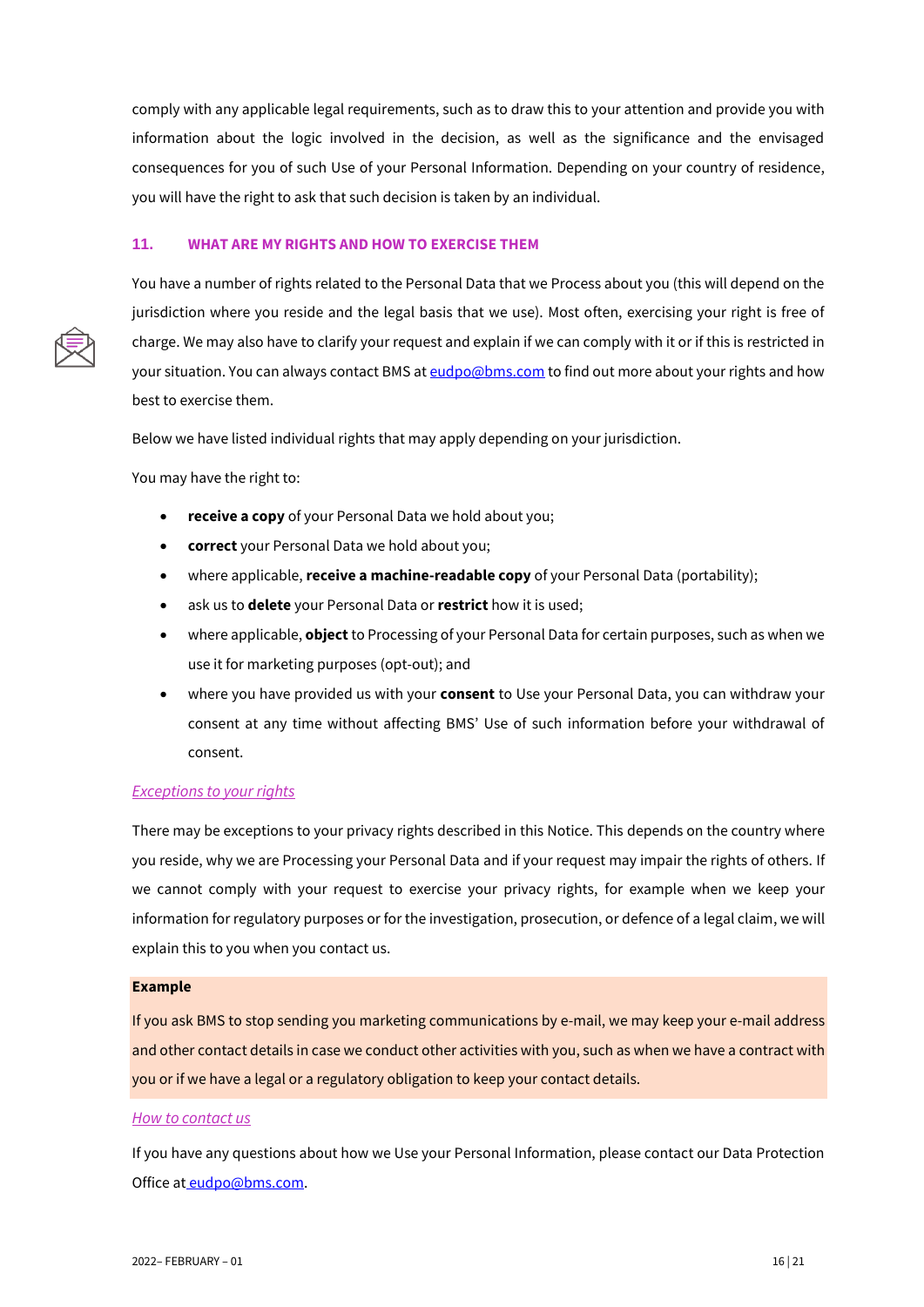**Note**: We may need to request specific information from you to help us confirm your identity. If your request is complex or if you have made a large number of requests, it may take us longer to respond to you, but we will keep you informed of any delays. You will not have to pay a fee to obtain a copy of your Personal Data (or to exercise any of the other rights). However, we may charge a reasonable fee if your request is clearly unfounded, repetitive or excessive.

#### *Lodging a complaint with the Information Commissioner's Office*

In some countries, you may have the right to lodge a complaint to the relevant data protection or competent authority if you believe that we Process your Personal Information unlawfully or are violating your rights. For example, in the United Kingdom, if you feel that we have been unable to resolve your information rights concern, you have the right to raise the matter with the Information Commissioner's Office by using their live [chat service](https://ico.org.uk/global/contact-us/live-chat) or calling their helpline on 0303 123 1113.

#### **12. HOW LONG WE RETAIN YOUR INFORMATION**

We aim not to retain your Personal Information for longer than necessary for the specific business purposes for which it was collected. After that, unless we are required to continue to maintain the information by law, we may anonymize, restrict, block or delete it.

In certain cases, BMS may retain your Personal Information for a longer period for the purpose that we have and, in a manner, or a format, that may require BMS to keep certain identifiers. In such case, we may archive it and apply appropriate measures which may consist of blocking, preventing, obfuscating, pseudonymizing, key-coding, or restricting any further access and Use of Personal Information about you. When retaining and storing information about you in our systems, we have put in place data retention schedules in accordance with our company policy and in compliance with Applicable Data Protection Laws.

When assessing the appropriate retention period, we take into account the quantity, nature and sensitivity of Personal Data, the potential risk of harm in the event of unauthorised use or disclosure, the purposes of the Processing and whether or not these purposes can be achieved by other means, as well as applicable legal obligations.

#### **13. HOW DO WE PROTECT INFORMATION ABOUT YOU**



We implement appropriate technical and organisational controls to protect your Personal Information that we hold to prevent unauthorised Processing, loss of data, disclosure, use, alteration, or destruction. Where appropriate, we use encryption, pseudonymisation (such as key coding), de-identification and other technologies that can assist us in securing the information about you, including measures to restore access to your information. We also require our service providers to comply with reasonable and recognized data privacy and security requirements.

We conduct tests and reviews of our technologies and processes, including a review of our business partners and vendors, so that our security controls remain effective. Also, we may further anonymize your Personal Information when it is no longer needed for the purpose for which BMS originally collected such Information.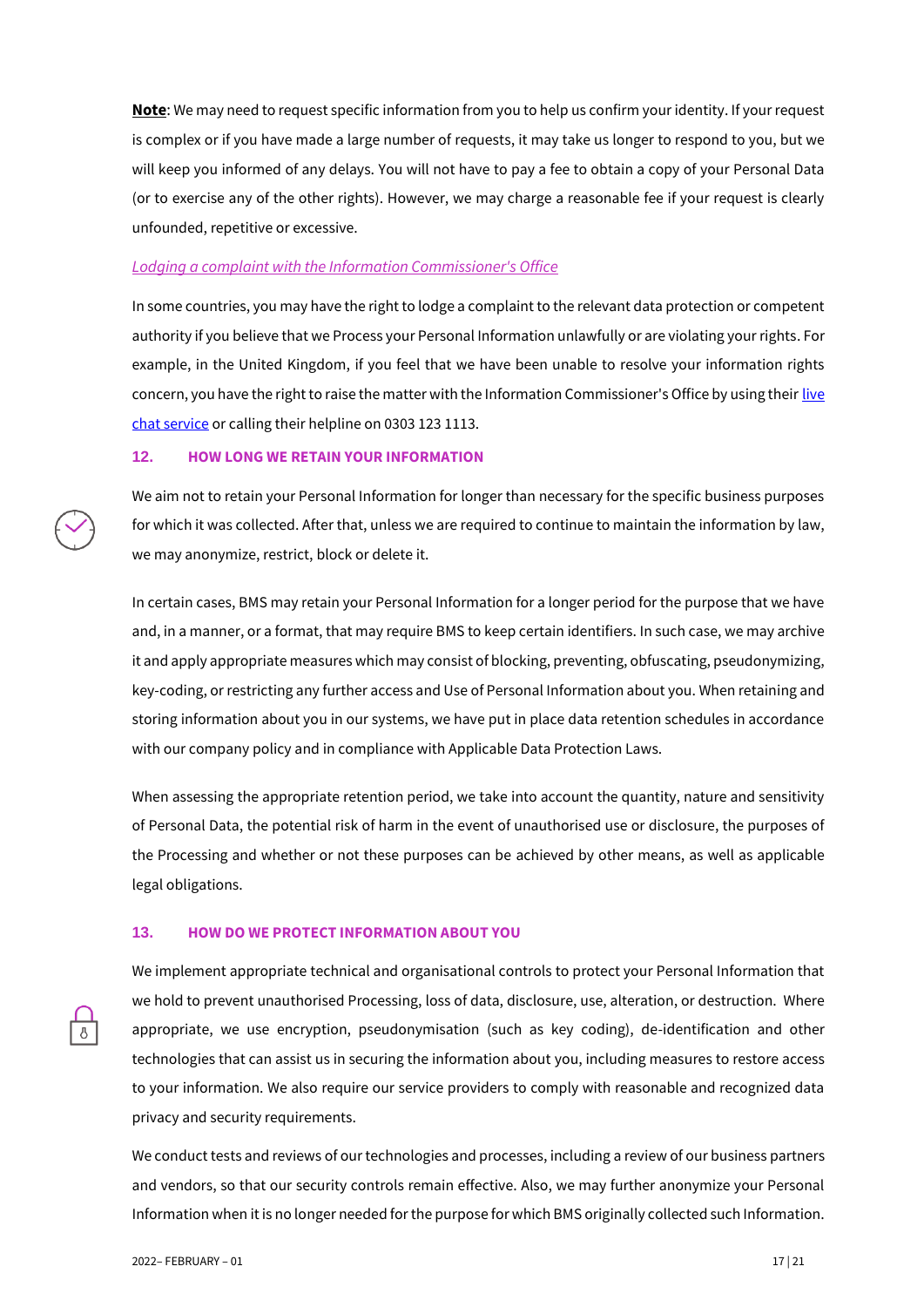#### <span id="page-17-0"></span>**14. COOKIES AND TRACKING TECHNOLOGIES**



Depending on the country where you reside, you may manage your preferences on cookies and similar tracking technologies through the use of consent management tools that are available on our websites. This section applies to cookies and similar tracking technologies and we explain what our use of cookies and similar tracking technologies means to you and how to disable tracking (such as using opt-in or opt-out preferences). When we collect information that may enable us to identify you, the other sections of this Notice will apply.

#### *What are cookies?*

A cookie is a small piece of data that a website asks your browser to store on your device in order to remember information about you, such as your language preference or login information. Such cookies when set by us are called first-party cookies. We may also use third-party cookies – which are cookies from a domain different than the domain of the website you are visiting (for example, those used by social media, instant messaging, CRM or marketing platforms, or advertising companies). For more information about cookies, types of cookies and how to manage cookies, including how to block them and delete them, please visi[t http://www.allaboutcookies.org.](http://www.allaboutcookies.org/)

Below, we list the main categories of cookies and similar tracking technologies that we may use when you connect to our websites, use our web-based platforms, applications, devices, or when you interact with us electronically or when you receive electronic communications from us ("**Online Use**"). You can learn more about the purposes for which BMS may use such technologies for your Online Use.

#### *What categories of cookies may BMS use?*

We generally use certain types of cookies during your session on our website ("session cookies"). To improve your experience or remember your preferences or choices, we may use cookies that will remain on your device unless you remove them ("persistent cookies"). When using cookies on our websites and other digital services, such technology may include:

| Categories of cookies and tracking technologies that BMS may use |                                                                              |
|------------------------------------------------------------------|------------------------------------------------------------------------------|
| <b>Strictly necessary</b>                                        | Those cookies and tracking technologies enable our websites to operate       |
| cookies ("required")                                             | and to improve the security of our website for your Online use, such as      |
|                                                                  | when you have to authenticate or use login functionalities to access         |
|                                                                  | restricted part of our websites (such as using patient or physician login or |
|                                                                  | page selection to restricted pages or areas of a website or application).    |
| <b>Performance cookies</b>                                       | Those cookies may allow BMS to:                                              |
|                                                                  | improve our websites;<br>٠                                                   |
|                                                                  | remember language or other preferences when you navigate; or<br>٠            |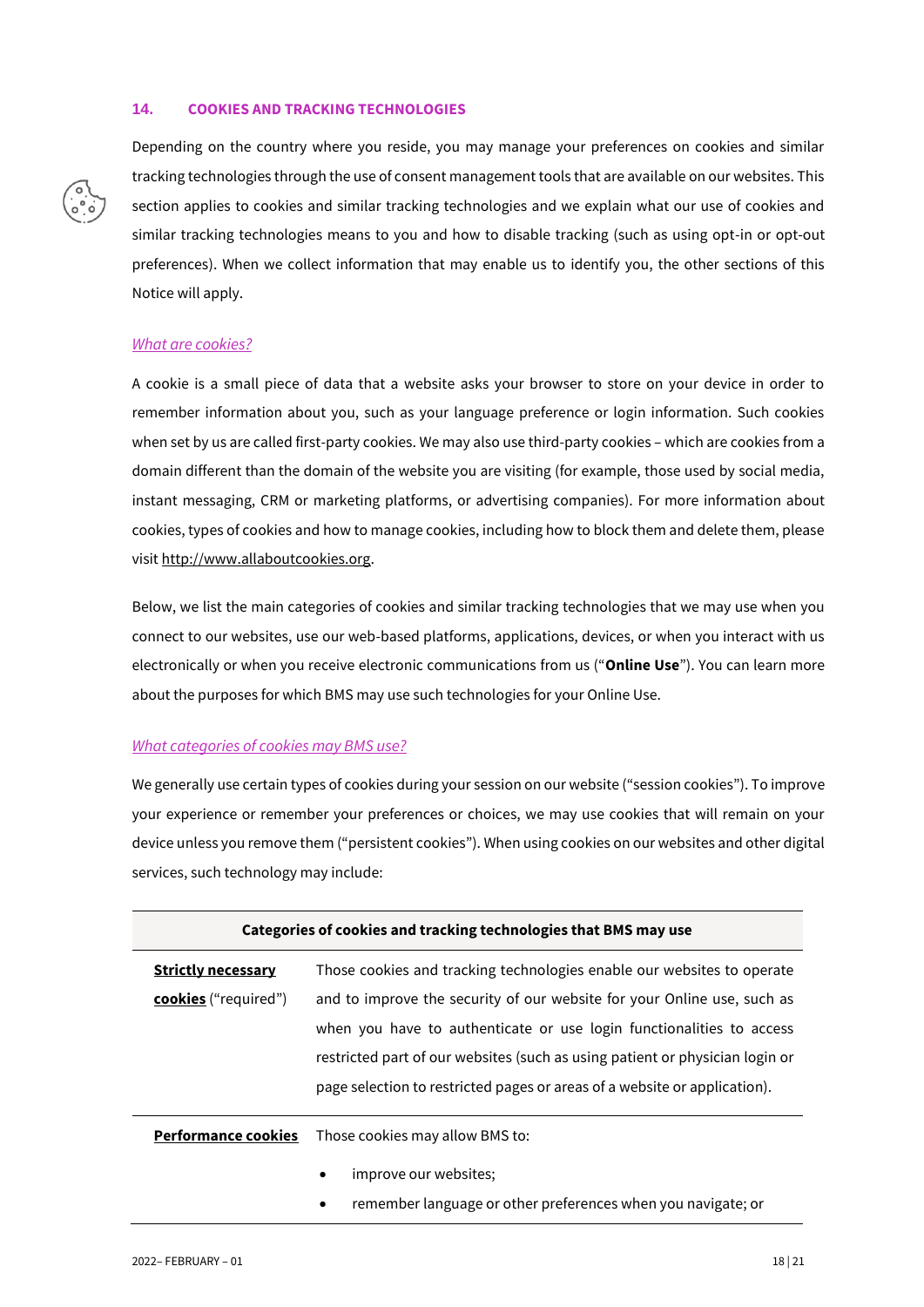|                          | use other features on our websites, applications, platforms and<br>$\bullet$ |
|--------------------------|------------------------------------------------------------------------------|
|                          | devices to improve your Online use.                                          |
| Social media cookies     | On certain BMS websites, we may use social media plugins for you to share    |
|                          | interesting content or to connect to certain accounts to share your          |
|                          | Personal Information with us. Such platforms may access your history of      |
|                          | navigation and collect information about your browsing journey under         |
|                          | their own terms. You can access more information when connecting to our      |
|                          | sites.                                                                       |
|                          |                                                                              |
| <b>Analytics cookies</b> | These cookies enable us to better know the use of our websites, establish    |
|                          | ctatictics on thoir uses and visits (e.g. information on each visited page   |

statistics on their uses and visits (e.g. information on each visited page, how long a user navigates on a specific page, how long it takes to download a specific page, what are the users' actions on each page (click, selection, etc.).

## *Other tracking technologies*

When using third-party software or websites, mobile applications, devices, web-based platforms or through other Online use, the technology may involve certain built-in tracking technologies. This may include:

- **web beacons**, web server data and similar technologies;
- **tracking pixels**, which we may include as an image in our communications to you.

This may allow us to understand when you read electronic communications that we send you, to send you more accurate and relevant content and improve our communications to you. When using such technology, we may receive aggregate or anonymized information. In certain cases, we may collect Personal Information about you that includes:

- location data (such as the city, region and from where you opened your e-mail);
- your IP address;
- browser and device information: such as your mobile or desktop Operating System (OS), e-mail software type, device and user agent; or
- time and date of when you open our electronic communications.
- **other trackers** that enables functionalities such as remote interactions with you through chatbots, instant messaging and other online features on our websites or third-party software that we use for our activities.

#### *Why do we use cookies on our website?*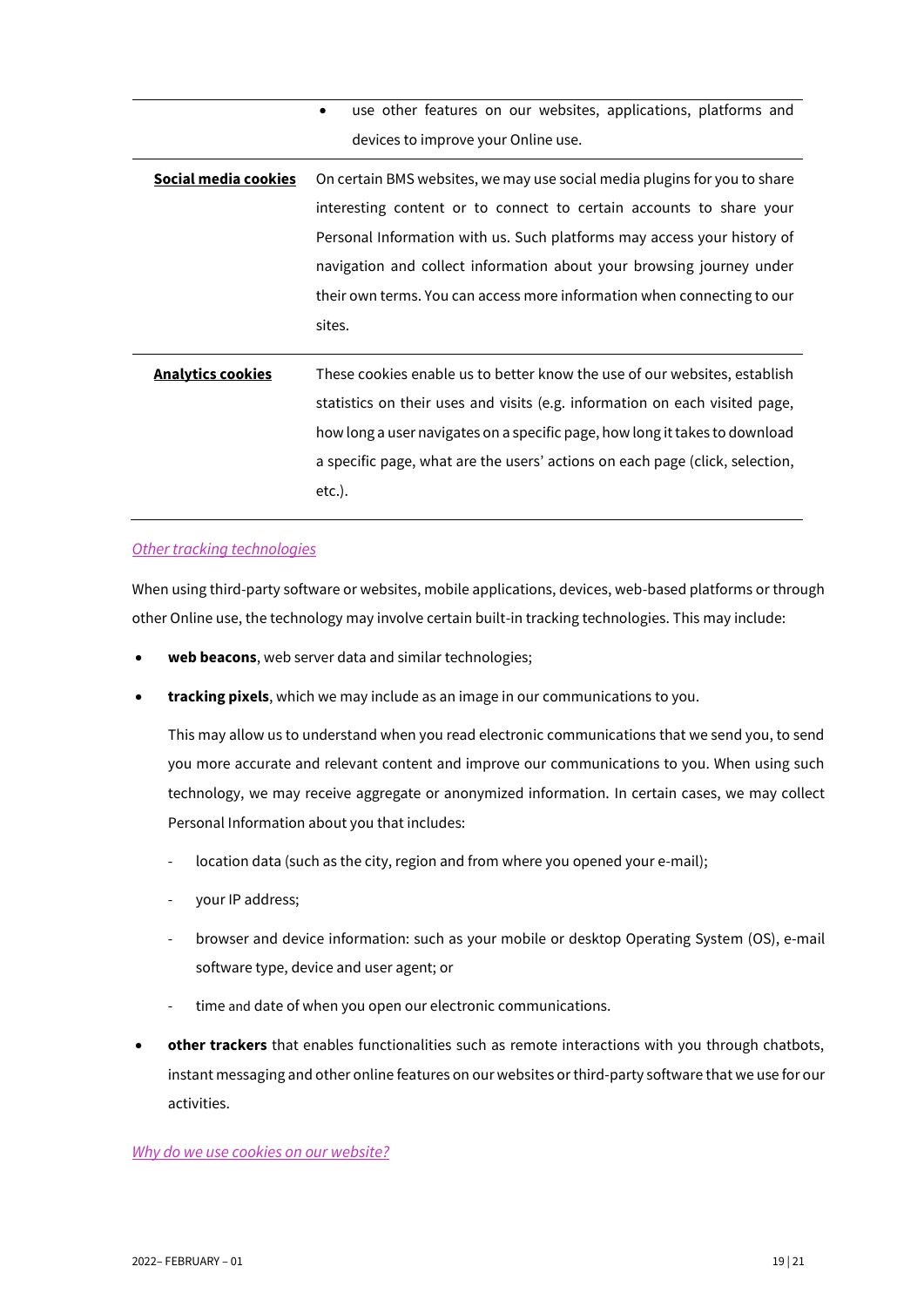In addition to the explanation provided in this Notice and the section above, we use cookies or similar tracking technologies in various instances, such as for the following purposes:

- **Making your experience more efficient, faster and easier**: by remembering your preferences, like preferred language, display and other settings, maintaining your session, and for authentication purposes. This helps us to provide you with a better user experience. These cookies are also referred to as Session-Id cookies, authentication cookies, and User Interface customization cookies.
- **Gain useful knowledge about how the site is used**: by collecting information about the number of visitors and other uses. This helps us improve our sites. These cookies are also referred to as analytics cookies. For this purpose, we use services such as Google Analytics which means that Google and similar suppliers will also have access to this information (including your IP address and any other equipment identifiers such as the IMEI number and the MAC address).
- **Provide easy access to our websites**. This helps us to direct you, share with you our content within sites such as Facebook, Twitter, LinkedIn, YouTube or Pinterest or allow you to share content that is of your interest. To the extent we use such technology, these 'social media plug-ins' may store cookies and similar technology on your computer or other device. This means that the social media sites may access this information (including your IP address), may identify that you interacted with the BMS site.
- **Improve our marketing communications to you**. Certain cookies, such as web beacons or tracking pixels, may be used by third party systems, such as customer relationship management systems or other service providers who help us manage e-mail campaigns. Those trackers enable us to better understand the success of our communications and the relevance of the content that we share with you. This may allow us to reduce the number of e-mails that we send you and provide you with content, scientific information, or initiatives that are more tailored to your interests.

#### *How can you object or refuse cookies?*

Subject to the law of your country, in particular in the European Union, we will either inform you, ask your prior permission (opt-in) before placing tracking technologies on your device, or provide you with a right to object (opt-out) for the purposes that we describe in this section. Your web browser, e-mail software (such as Microsoft outlook, or Google Gmail) and other clients that you use can be set to manage cookies and similar trackers and even reject them by default. Do bear in mind that if you set your browser to automatically reject cookies, your user experience when visiting websites will not be the same: your preferences may not be remembered, some functionality may be lost and you may not be able to access certain areas or features of the sites.

For more details on the cookies that we use, you can read our cookie table below or, where applicable, on the website that you use by accessing the relevant cookie notice.